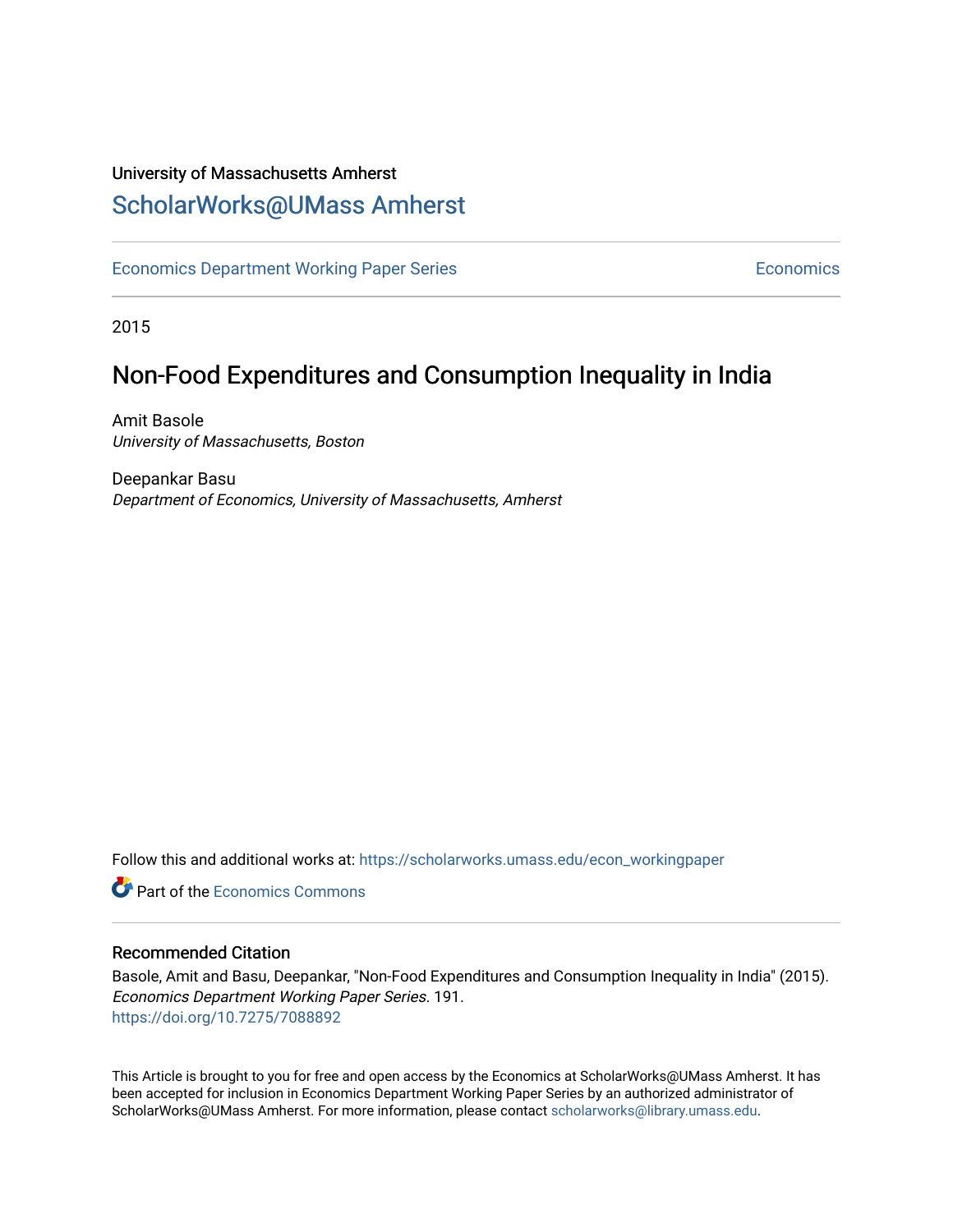# **DEPARTMENT OF ECONOMICS**

**Working Paper**

# **Non-Food Expenditures and Consumption Inequality in India**

by

Basole, Amit Basu, Deepankar

Working Paper 2015-06



# **UNIVERSITY OF MASSACHUSETTS AMHERST**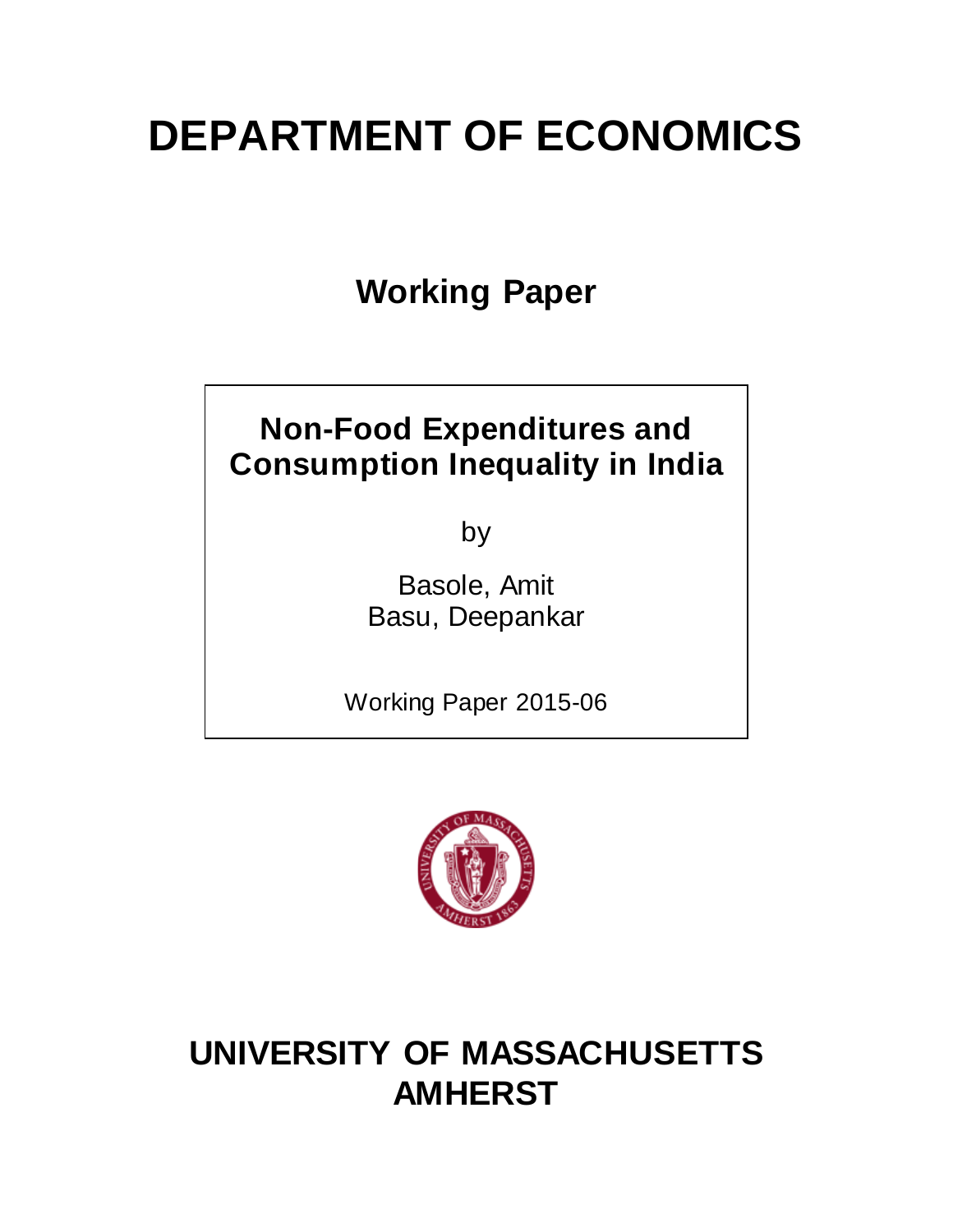# **Non-Food Expenditures and Consumption Inequality in India**

Amit Basole<sup>\*</sup> and Deepankar Basu<sup>[#](#page-2-1)</sup>

April 2, 2015

#### **Abstract**

This paper contributes to the ongoing debate about economic inequality in India during the post-reform period. We analyze consumption inequality through the hitherto neglected lens of nonfood expenditure. Using household level consumption expenditure data from the quinquennial "thick" rounds of the NSS, we show that inequality within food and non-food groups has declined, even as overall expenditure inequality has increased over time. We suggest that the rise in overall expenditure inequality is due to the increased weight in the household budget of non-food spending, which tends to be more unequal than food spending. We also show that inequality is very different across broad non-food items. Durables, education, healthcare, and consumer services show the most rapid increases in real expenditure, and also display the highest levels of inequality. Finally, we offer some possible mechanisms for this phenomenon and suggest policy measures to deal with this form of inequality.

**JEL Codes:** O15; I31 **Keywords:** consumption inequality; household data; India

# **1. Introduction**

The neoliberal economic model, in place in India since the late 1980s, has been lauded for

delivering high rates of growth but criticized for failing to create employment and for increasing

economic inequality. While a few scholars still see India's recent economic growth as being

"inclusive" (Bhalla, 2011; Bhagwati and Panagariya, 2013), a much larger body of work

<span id="page-2-0"></span><sup>∗</sup> Department of Economics, University of Massachusetts, Boston. Email: dbasu@econs.umass.edu i<br>I

<span id="page-2-1"></span><sup>#</sup> Department of Economics, University of Massachusetts, Amherst. Email: amit.basole@umb.edu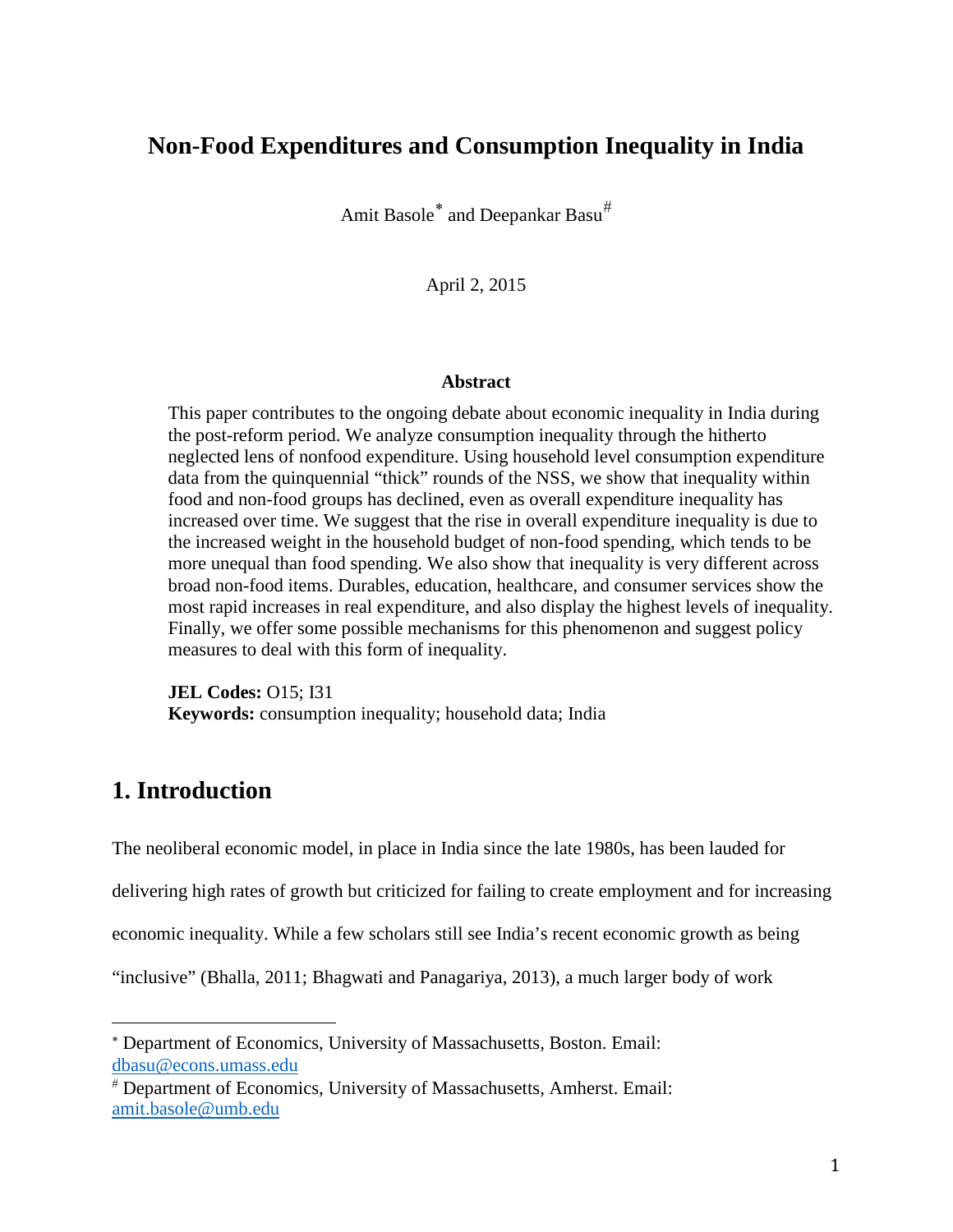suggests that consumption, income, and wealth inequality have all risen since the 1990s (Sen and Himanshu, 2004a; 2004b; Pal and Ghosh, 2007; Jayadev et al. 2011; Subramanian and Jayaraj, 2013). Some mechanisms that have been suggested in this literature to explain rising inequality are agrarian distress (leading to stagnant or weakly rising incomes for the vast majority of rural households), jobless growth in the formal manufacturing sector accompanied by a growth in casual and informal employment, and increased returns to higher education in the new service economy.

This paper contributes to the ongoing debate over the dynamics of economic inequality in India during the post-reform period by focusing on a novel angle: the distinction between food and non-food expenditure. [1](#page-3-0) All previous studies that have analyzed consumption inequality along class, caste, and regional dimensions, have examined household expenditures as a whole. However, trends in spending on food and nonfood items (like consumer durables, education, healthcare, and other services) are significantly different. For instance, most of the increase in total expenditure in real terms in the recent decades can be accounted for by the increase on nonfood items. Average food expenditures have been nearly stagnant in real terms in rural and urban areas (Figure 1 below, and Deaton and Dreze, 2009). In recent work we have discussed the possible causes and implications of this "food budget squeeze" for nutrition and poverty (Basole and Basu, 2015). In this paper, to the best of our knowledge the first one to do so, we discuss implications of different trends of food and nonfood expenditures on consumption inequality.

i<br>I

<span id="page-3-0"></span> $<sup>1</sup>$  At the outset we note that consumption inequality is typically much lower than income inequality, which in turn is</sup> significantly below wealth inequality. Thus our results should be taken as a lower bound on economic inequality in India.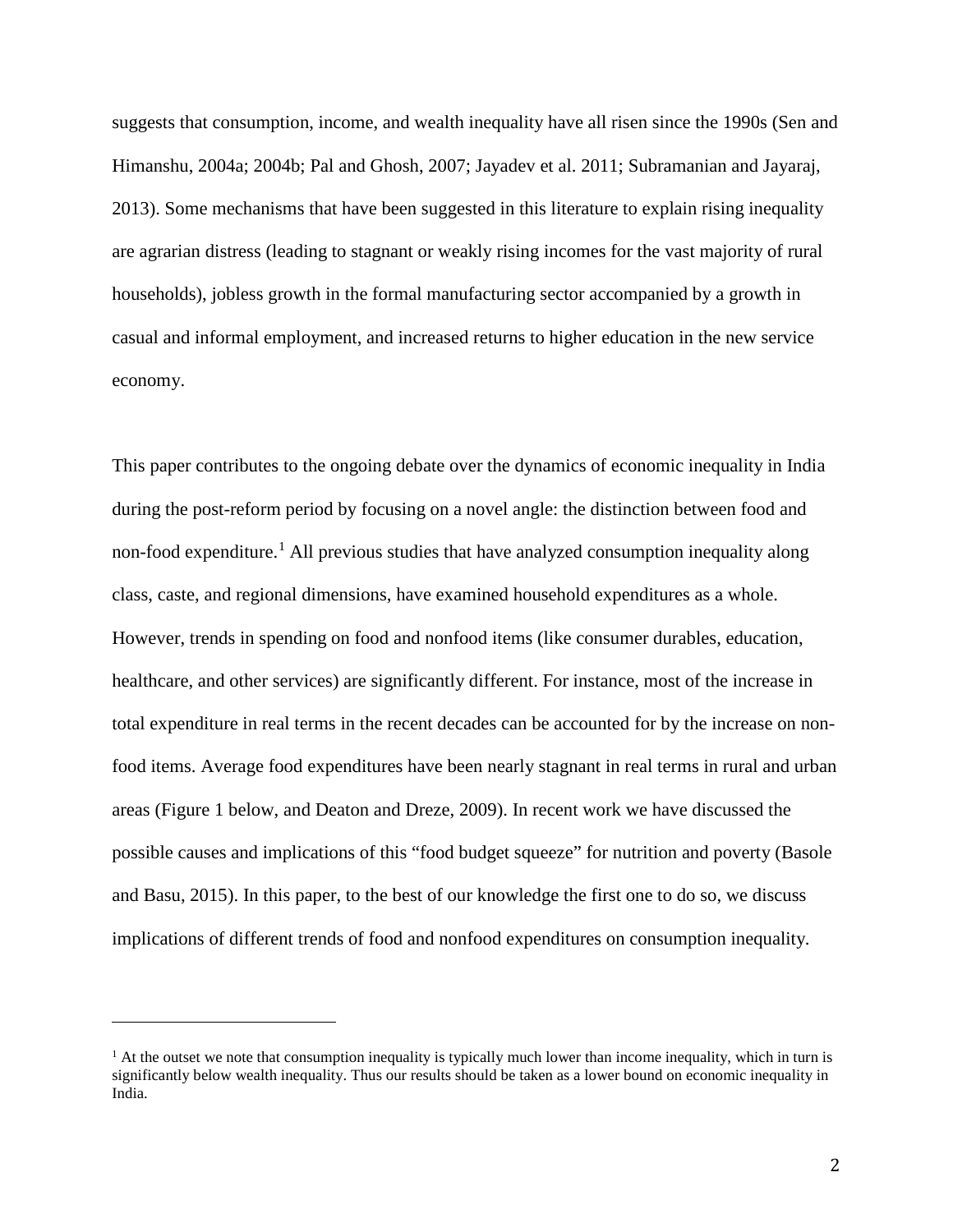Another aspect of the present study is worth noting at the outset. Most studies on inequality use relative inequality measures such as the Gini coefficient or percentile ratios. While these measures give important insights into the distribution of consumption expenditure and/or income, they miss out on a crucial dimension of inequality: changes in absolute differences in expenditure and/or income in the population (Subramanian and Jayaraj, 2013; Ravallion, 2014). In this paper, we analyze relative (scale-invariant), absolute (translation-invariant) and intermediate inequality measures. [2](#page-4-0)

Drawing on data from the quinquennial "thick" rounds of the Consumption Expenditure Survey (CES) of the National Sample Survey Organization (NSSO), our analysis of household expenditures over a 25-year period from 1987-88 to 2011-12 uncovers several interesting trends. First, we find that in both rural and urban areas, relative inequality *within* food and non-food groups has declined (or remained unchanged) over time, even as overall expenditure inequality has increased. This must mean that the observed rise in overall expenditure inequality is due to the increased weight in the household budget of non-food spending, which tends to be more unequal than food spending. Second, we find that absolute inequality in food spending has been stagnant (or has fallen), while it has increased very rapidly for non-food expenditure. Third, it is possible to identify three distinct periods within the overall analysis period: between 1987 and 1994 inequality either decreases or rises weakly, between 1994 and 2004 there is a strong increase in inequality, followed by a weaker but still increasing trend between 2004 and 2011.

<span id="page-4-0"></span> $2$  For ease of comparability with the existing literature, the term "Gini coefficient" without any prefix will refer to the relative Gini coefficient. When we wish to refer to the absolute or intermediate Gini coefficient, we will explicit use the prefix "absolute" or "intermediate".  $\overline{\phantom{a}}$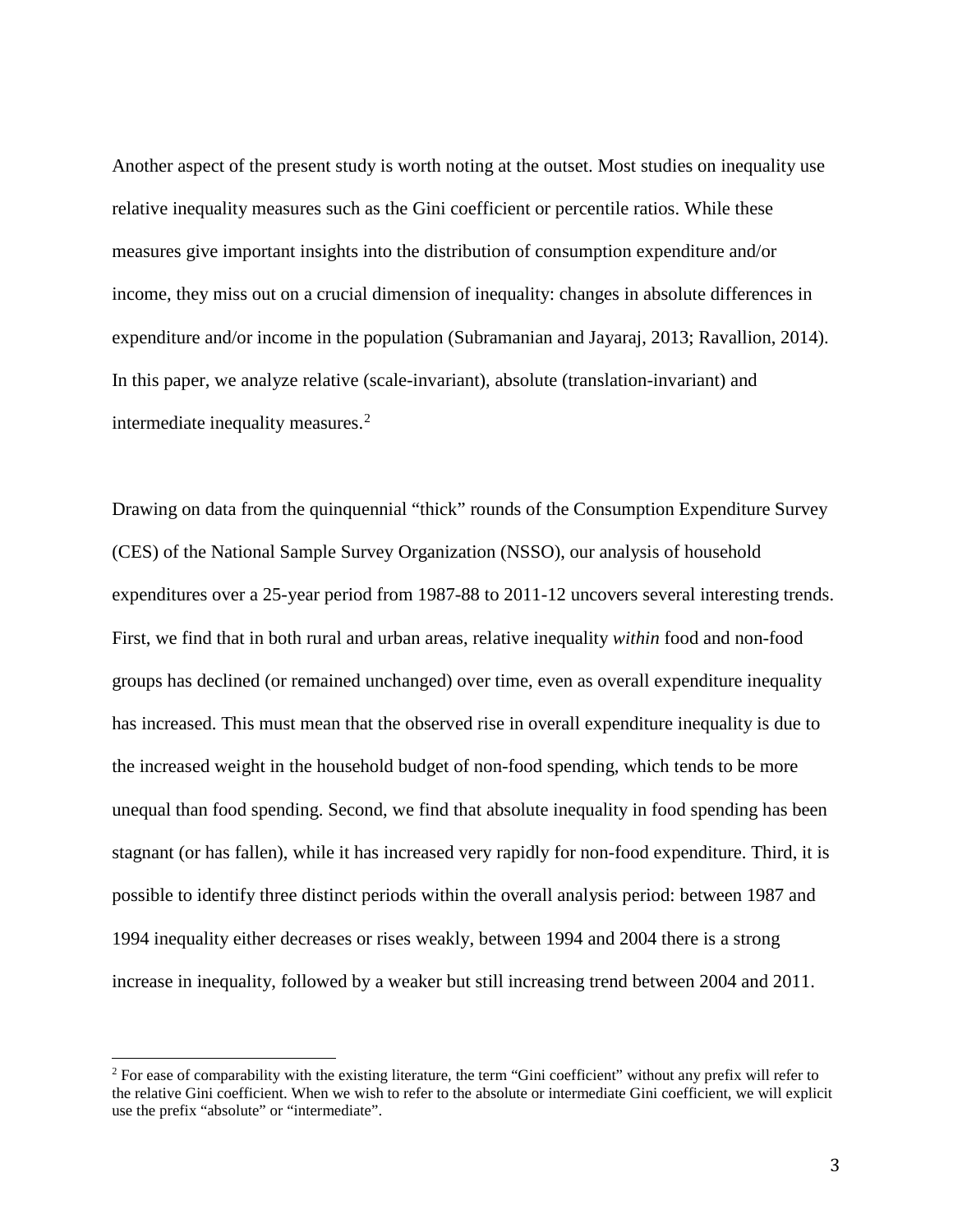Finally, we find that inequality is significantly different across major categories of non-food items. Expenditure on durables, education, healthcare, and consumer services have not only seen the most rapid increases in real terms but also show the highest levels of relative inequality. This reinforces our belief that the increase in relative consumption inequality observed at the aggregate level can be largely explained by the increased importance in the household budget of non-food items.

A question that immediately arises is, are these trends a cause for concern and policy intervention? Or do they merely reflect the "normal" process of economic growth wherein household budgets diversify, in the process increasing inequality? We believe that concern is warranted for two reasons. Firstly, even if the rising inequality were the result of a "normal" process of growth, the fact remains that this makes the underlying process unjust, exclusionary and unsustainable. It is precisely because the growth process is accompanied by increasing inequality that policy interventions from the State to reduce inequality is called for. Second, it is worth noting that the inequality of non-food consumption is extremely high and has declined only gradually in relative terms. In absolute terms, it has increased enormously. On this count, the absolute gap between the rich and poor has widened. The fact that the growth process is bypassing the majority calls into serious question claims about a rising tide lifting all boats. These oft neglected dimensions of inequality are not only worthy of scholarly attention but call for long term policy intervention.

The remainder of the paper is organized as follows. Section 2 reviews the literature on trends and measures of inequality in the Indian context. Section 3 describes the data and methods used in

4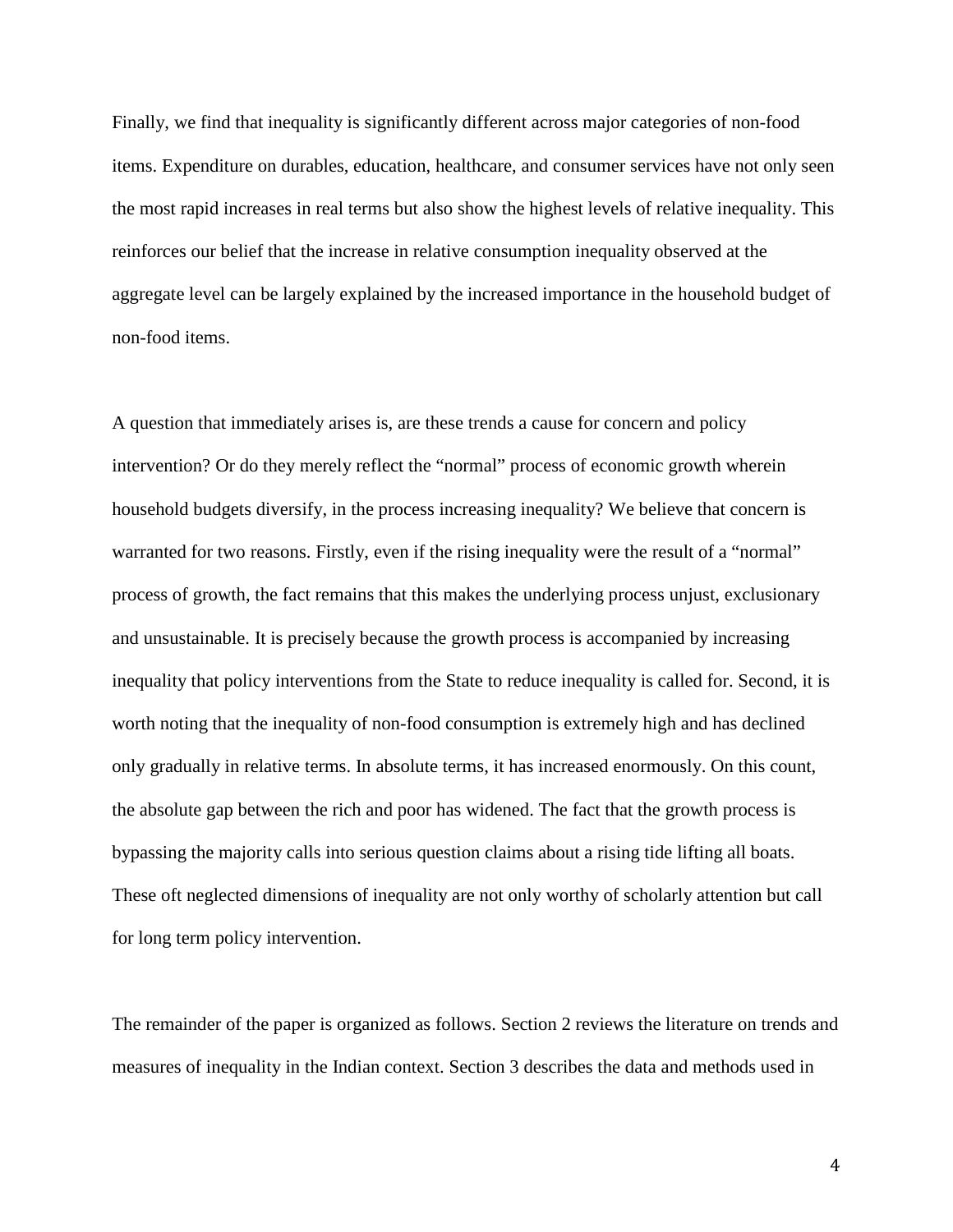this paper. Section 4 presents the results. Section 5 concludes the discussion with some policy recommendations and thoughts about future research.

# **2. Inequality in the post-reform period: Trends and Measures**

Even though the literature on economic inequality in India is smaller than that on poverty and nutrition, it has grown rapidly in recent years. Several studies have attempted to analyze trends in consumption, income and wealth inequality in India and offer explanations for them (Sen and Himanshu, 2004a; 2004b; Banerjee and Piketty, 2005; Dutta, 2005; Pal and Ghosh, 2007; Cain et al., 2010; Jayadev et al., 2011; Zacharias and Vakulabharnam, 2011; Motiram and Vakulabharanam, 2012; Basole, 2014). Since good data on income or wealth are hard to come by or cover only a small fraction of the population, most studies of inequality in India study consumption expenditure inequality using data from the CES conducted by the NSSO.

Over the past two decades, the central question addressed by the literature is whether inequality has increased significantly after the onset of neoliberal economic reforms in 1991. Pal and Ghosh (2007) review the controversy that occurred in the early years of this century over this question. Part of the disagreement over the trend movement in inequality (and poverty) came from the incompatibility of the 55<sup>th</sup> NSS round (1999-2000) with earlier (and later) rounds. Thus, while Bhalla (2003) found that the all-India consumption Gini had decreased in the 1990s, Deaton and Dreze (2002) found evidence for a "pervasive increase in economic inequality in the nineties." They noted that this is a new development in the Indian economy because until 1993-94 the Gini coefficient of consumption expenditure for the whole country was fairly stable. Sen and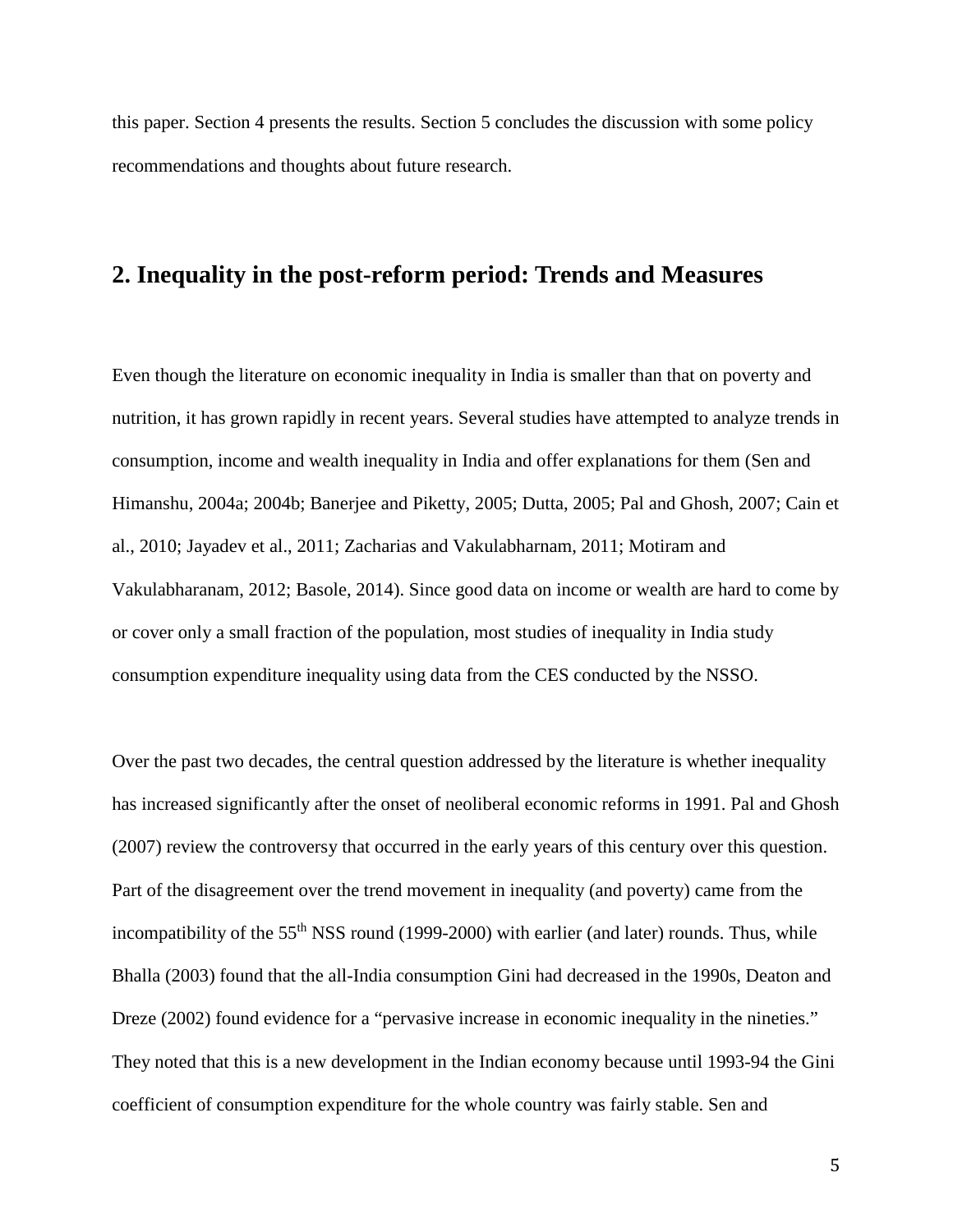Himanshu (2004a) reached a similar result and also offered revised estimates based on corrections to the 55<sup>th</sup> round data. Dev and Ravi (2007) avoided the complications of the 55<sup>th</sup> round by comparing the pre-reform period 1983/1993-94 with the post-reform 1993-94/2004-05 using data from a uniform reference period of 30 days. Their computation show that inequality moved in opposite directions in the two periods, declining (or remaining stagnant) in the prereform period and increasing in the post-reform period. For rural India, the Gini coefficient of consumption expenditure fell from 0.308 in 1983 to 0.286 in 1993-94, and then increased to 0.[3](#page-7-0)05 in 2004-05. For urban India, the corresponding values were 0.341, 0.343 and 0.375.<sup>3</sup>

The availability of the 2004-2005 ( $61<sup>st</sup>$  round) NSS data more or less settled the question of the overall dynamics of inequality. It is now clear that overall inequality within rural and urban India has increased in the 1990s and 2000s after being relatively unchanged in the 1980s (Himanshu 2007; Cain et al., 2010; Motiram and Vakulabharman 2011; but see Krishna and Sethupathy 2011 for an opposing view). This holds true not only for consumption but also for income and wealth inequality (Motiram and Vakulabharnam, 2011, Table 5.4). The Gini coefficient for per capita total net worth increased from 0.64 in 1991 to 0.66 in 2002 (Jayadev et al. 2011). Dutta (2005) found that the trend in wage inequality among regular salaried workers paralleled the consumption Gini trend, being stable at 0.32 between 1983 and 1993, and then rising to 0.38 by 1997.

i<br>I

<span id="page-7-0"></span><sup>3</sup> Using data from mixed reference periods, they also compare two sub-periods of the post-reform era, 1993- 94/1999-00 and 1999-00/2004-05. They find that the rate of decline of poverty was higher in the second period. They flag this result as surprising because the second period was known to perform worse in terms of other indicators like agricultural growth.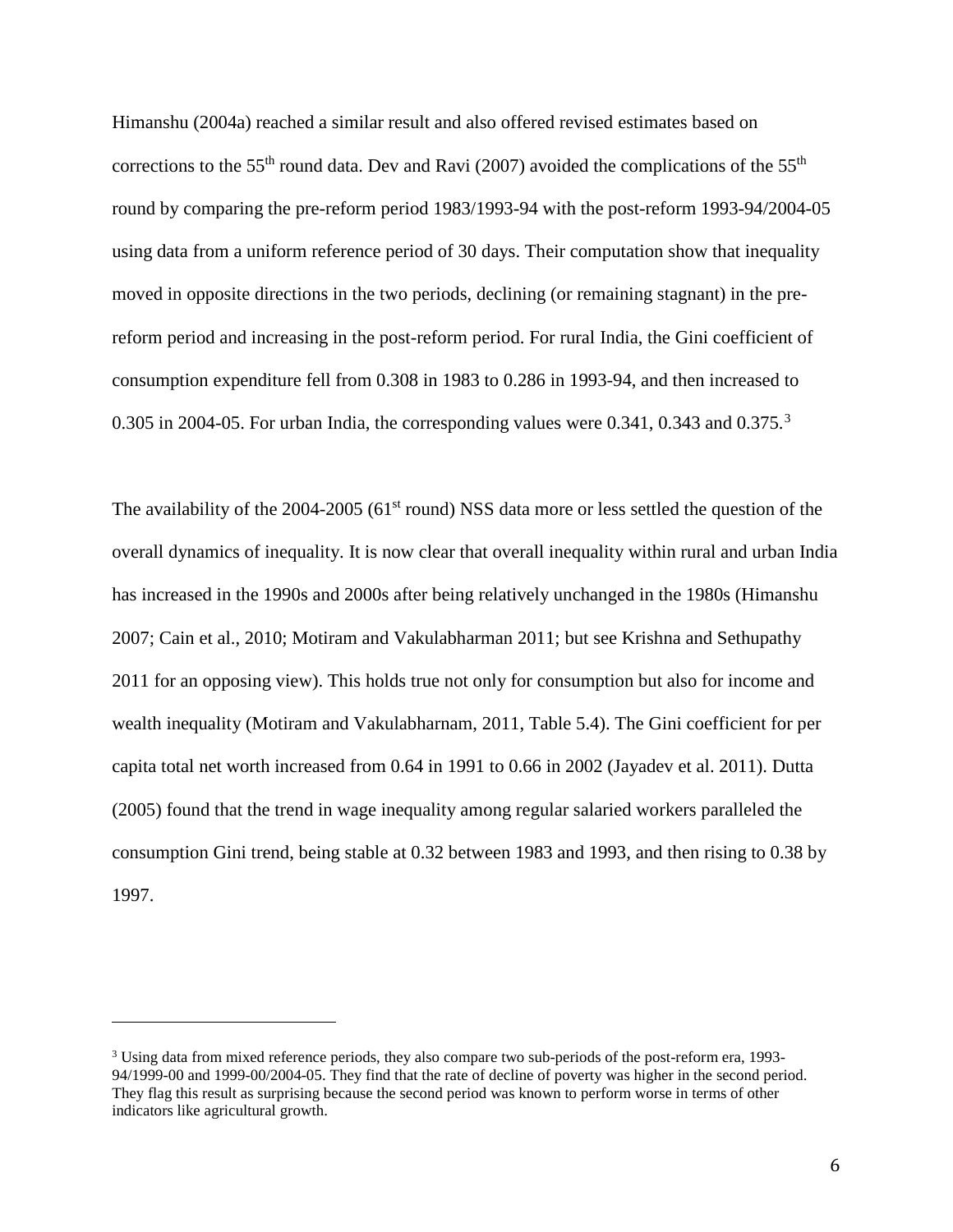A second, and related, set of questions concerns the magnitude of the increase in inequality and whether this is something to be concerned about, both from an ethical perspective and from the point of view of poverty reduction. It could be argued that the increase in inequality is modest and not a matter of concern because it has been accompanied by poverty reduction (Cain et al., 2010). However, Dev and Ravi (2007) note that, in urban areas, where inequality has risen faster than in rural areas, the relationship between growth in monthly per capita expenditure (MPCE) and decline in poverty is weaker. They conclude that poverty would have declined much faster in the absence of the increases in inequality in urban areas. Since the rate of increase in inequality has an impact on the rate of decline of poverty *ceteris paribus*, its study has obvious policy implications from a development perspective.

Further, the conclusion that the increase in inequality has been modest relies on the particular measures of inequality that have been most commonly used in the literature. Subramanian and Jayaraj (2013) point out that measures of relative inequality (such as the relative Gini coefficient that has been most frequently used by researchers) understate inequality and recommend that such measures be used in conjunction with measures of absolute inequality.<sup>[4](#page-8-0)</sup> They note that equal rates of growth of consumption across the distribution are compatible with increasing absolute differences in the level of consumption, differences that are not captured by the relative Gini coefficient. Using absolute and intermediate Gini coefficients (see the next section for definitions of these measures) they report large increases in consumption expenditure inequality in the post-reform period, especially in urban areas.

i<br>I

<span id="page-8-0"></span><sup>4</sup> A *relative inequality measure* is one whose value remains unchanged when an income distribution is uniformly scaled up or down by any factor, while an *absolute inequality measure* is one whose value remains unchanged when the same income is added to (or subtracted from) every income in a distribution (Subramanian and Jayaraj, 2013).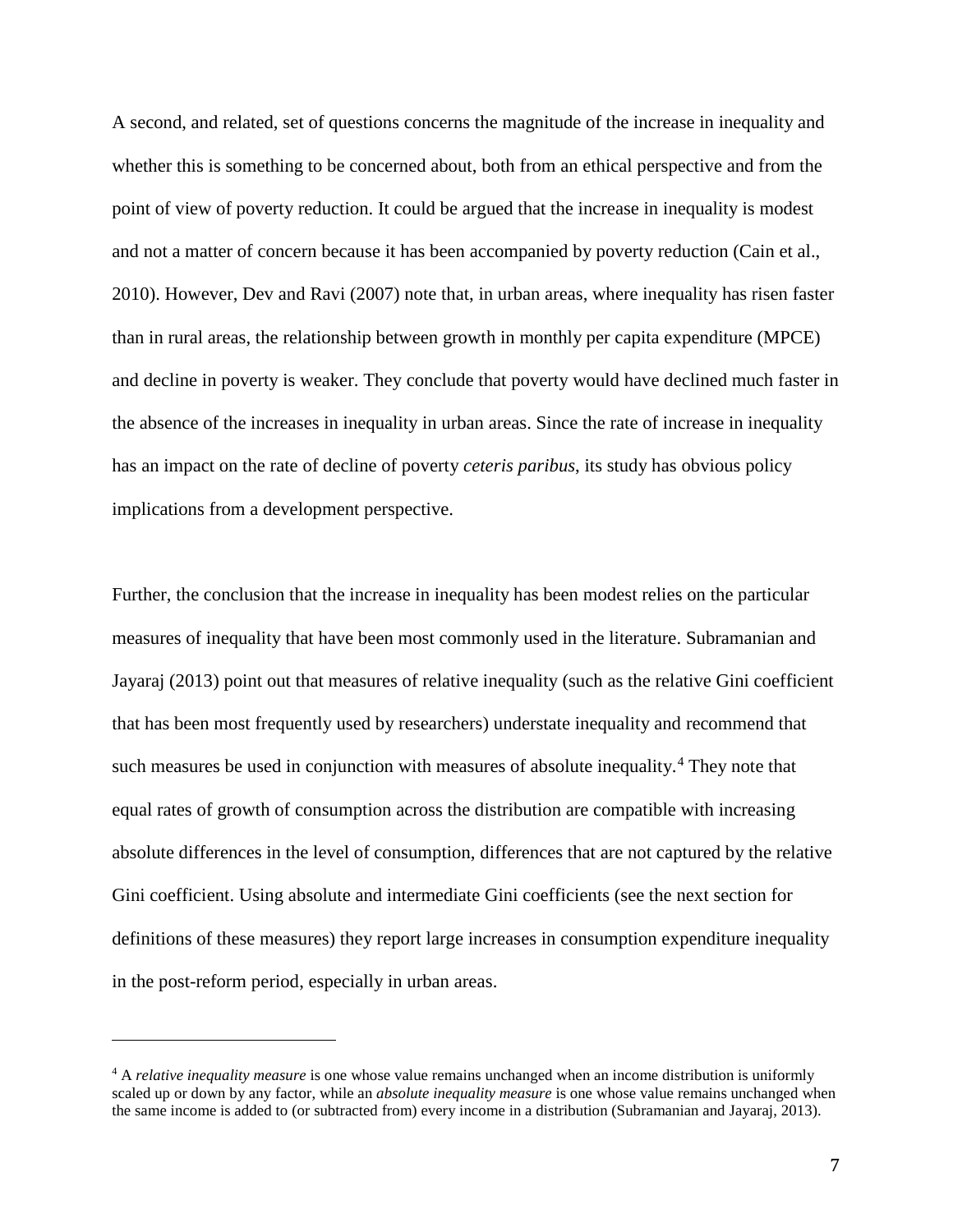To motivate the empirical analysis in this paper, we will now briefly review the explanations advanced in the literature for the increase in inequality since the early 1990s. One line of research has emphasized the change in the policy regime that was the result of the adoption of neoliberal reforms in the early 1990s (Patnaik, 2007). Key aspects of this policy regime have been reduction in public investment, especially in agriculture, increasing the openness of the economy to international trade and capital flows, and a conservative fiscal policy stance. The results of the systematic neglect of the agricultural sector have been stagnation in agriculture and agrarian distress. Since the majority of the workforce is still employed in agriculture, stagnation in that sector has contributed to aggregate inequality by increasing the divergence in average incomes between agriculture, industry and services (Basu and Das, 2012).

Another line of research has emphasized that the increase in equality is more pronounced in urban areas, and has argued that the increase in the returns to education is an important contributing factor, especially for households that rely on education-intensive sources of income (Cain, et al., 2010). Analysis of wage trends since 1983 has found that wage inequality increased for regular workers but declined for casual workers. Key factors driving patterns of wage inequality have been found to be human capital (age and educational attainment), geographic location and industry affiliation (Dutta, 2005).

The new policy regime has also had more direct distributional impacts. Large subsidies to the rich, in the form of tax breaks, and neglect of public provisioning of health care and education (which are implicit subsidies for the poor) have imparted a pronounced regressive distributional

8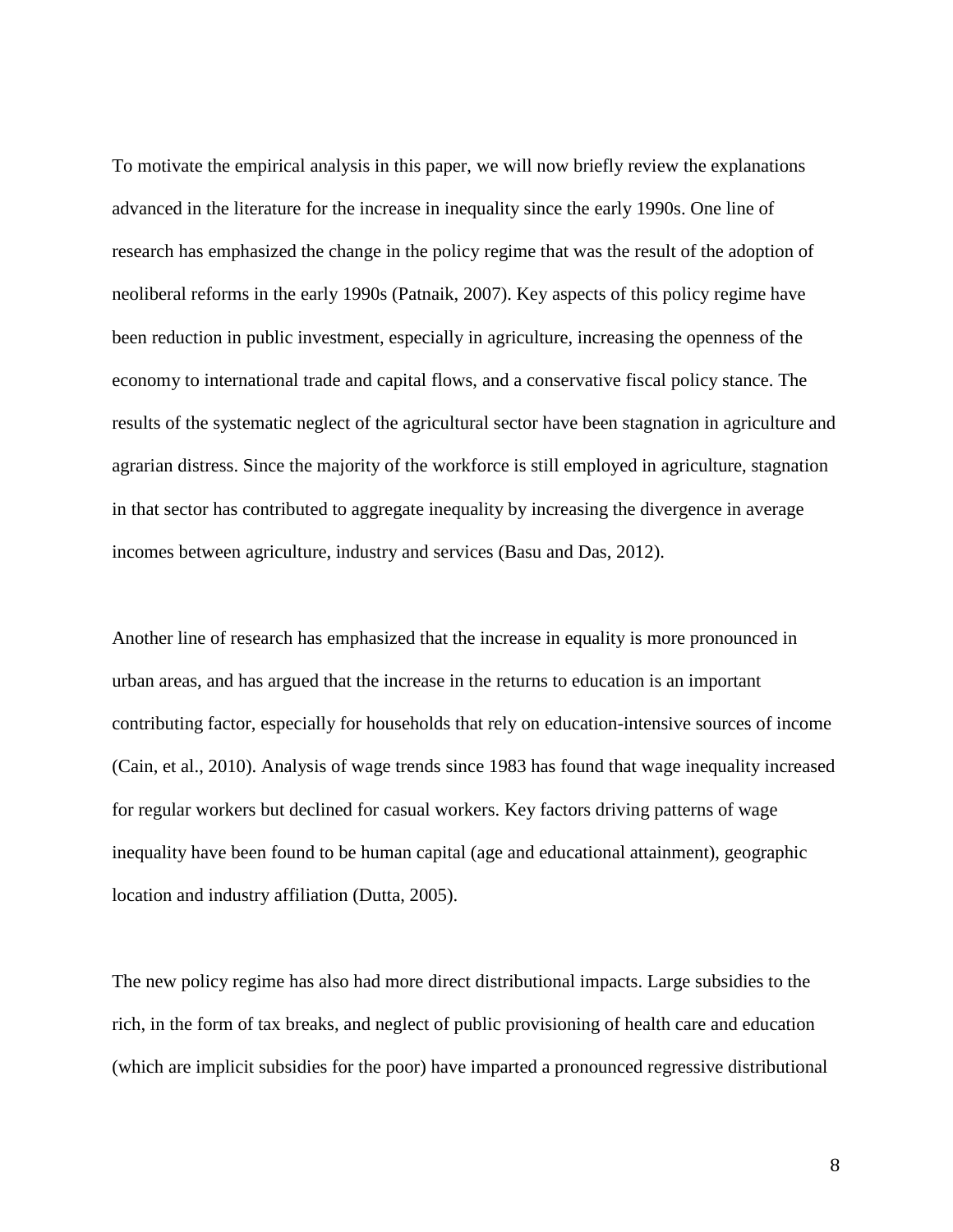bias (Pal and Ghosh, 2007). One important implication of declining public support for education and healthcare as well as increased rural-urban migration due to rural distress, is rising expenditure on services like schooling, medicines, and transport. As a consequence spending on these items has increased rapidly in real terms and as a share of the household budget in rural and urban areas (Basole and Basu, 2015). As we show here, this has important implications for rising inequality.

With this brief review of possible mechanisms that have caused the rise in inequality, we now turn to a discussion of our data sources and empirical methodology.

# **3. Data and Methods**

#### *3.1. Data*

Household-level data from five NSS "thick" rounds (1987-88, 1993-94, 2004-05, 2009-10, and 2011-12) were used in this analysis. Round 55 (1999-2000) was omitted for well-known problems that make compatibility with other rounds difficult. After pooling data from all the 5 rounds for the 15 "major states" (see below), the total sample size was 459329 households (287611 for rural and 171718 for urban). The main variables of interest for this study are total per capita real expenditure, and per capita expenditure on broad item groups – like food, fuel, education, medical, conveyance, consumer services, clothing & footwear, durables, rent. The key objective of this study is to analyze the distribution of per capita real expenditure in India over a two-decade period from 1987-88 to 2011-12, and relate it to changes in the composition of expenditure in terms of food and nonfood items. For households located in rural areas, real expenditure was calculated by deflating nominal expenditure by the state-level consumer price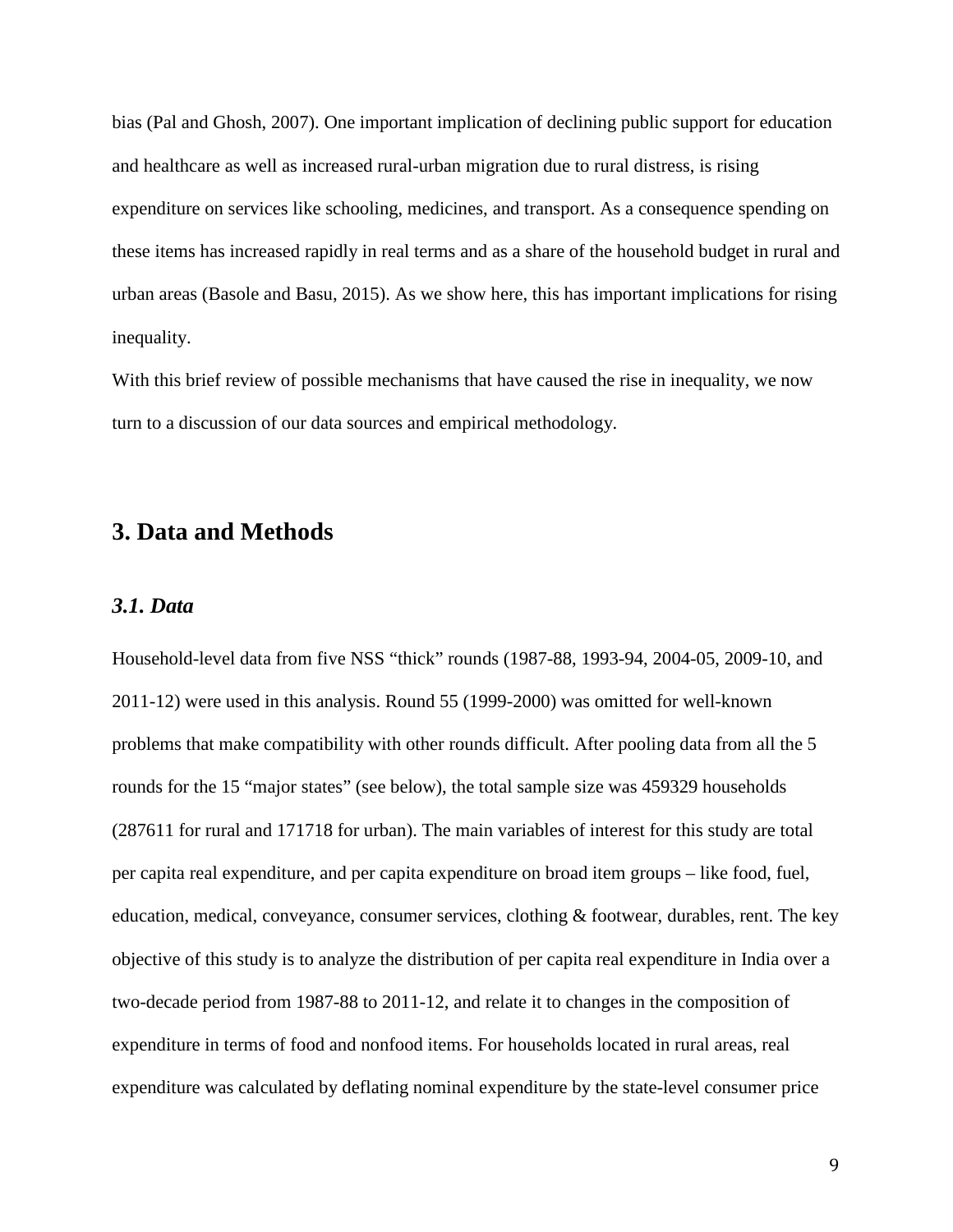indices for agricultural labourers (CPIAL); for urban households, similar calculations were done using the state-level consumer price index for industrial workers (CPIIW).

The spatial dimension of variation in prices is important for studying inequality. That is why we use state-level price indices. But this comes at a cost in terms of reduction in sample size. Statelevel price indices, going back to 1987-88, are only available for the following 15 major states: Andhra Pradesh, Assam, Bihar, Gujarat, Jammu & Kashmir, Karnataka, Kerala, Madhya Pradesh, Maharashtra, Orissa, Punjab, Rajasthan, Tamil Nadu, Uttar Pradesh, and West Bengal. Together these states accounted for about 82 percent of Indian households in 2011-12. Hence, our analysis, even if restricted to these states only, relates to the vast majority of the Indian population.

To construct a consistent series for the CPIAL and CPIIW at the state level going back all the way to 1987-88, we used data from two sources. For historical data, we used the *Economic and Political Weekly Research Foundation India Time Series* database, and for more recent years we used data available in published reports of the *Labour Bureau of the Ministry of Labour & Employment, Government of India*. Using data from both these sources, we constructed time series for state-level CPIAL and CPIIW with 1960-61 as the base year. Hence, all real expenditures in this study are expressed in terms of 1960-61 prices. Note that while interpreting real expenditure data it is more important to focus on the changes over time rather than the levels whose precise amount may change depending on the deflators used.<sup>[5](#page-11-0)</sup>

i<br>I

<span id="page-11-0"></span><sup>5</sup> One cautionary note is in order before we begin. Since we take expenditure as a proxy for welfare, the assumption is that higher expenditures levels indicate a better-off household than lower expenditure levels. In general this assumption is valid, but there is one important exception, viz. rent. We cannot assume that, between otherwise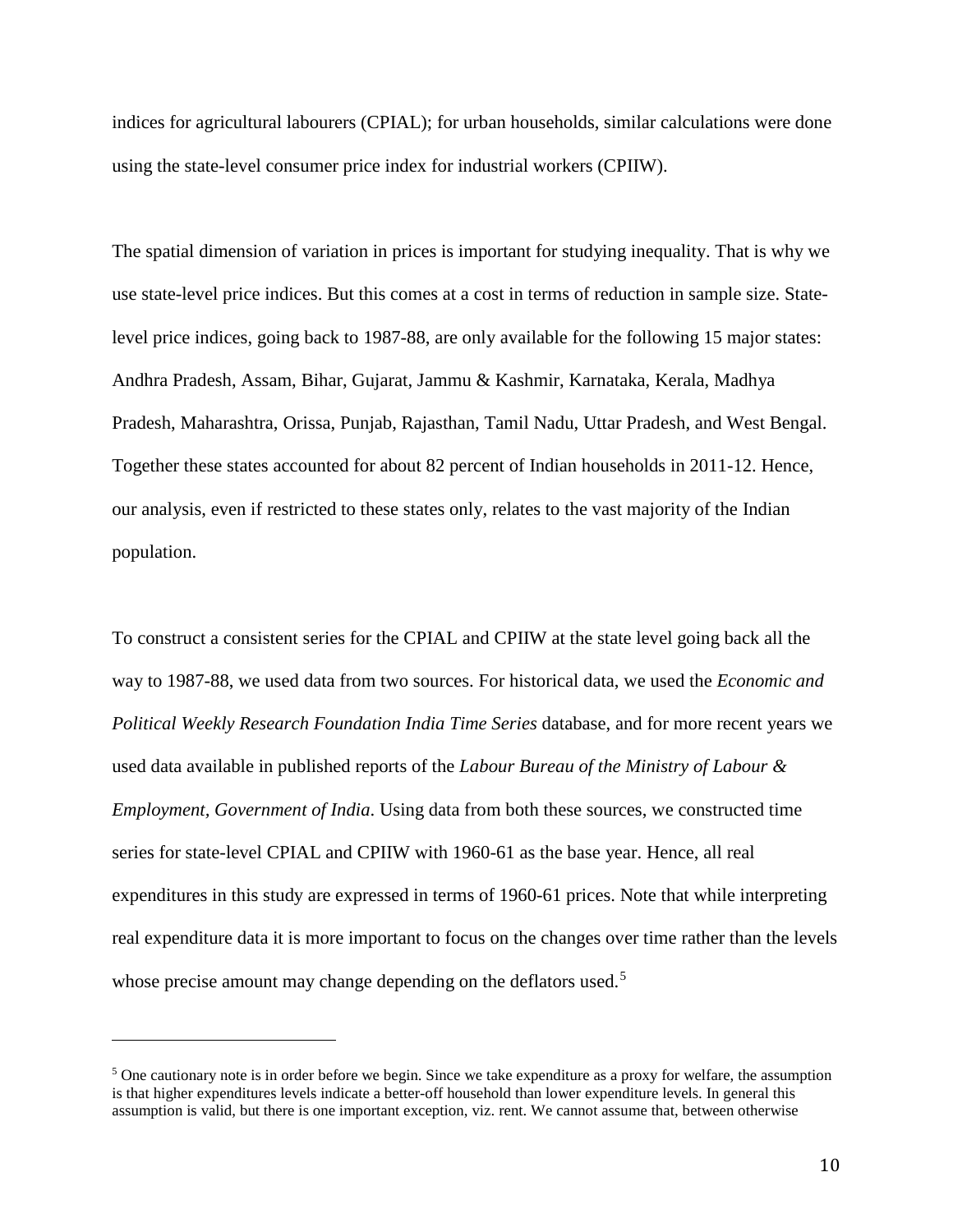#### *3.2. Relative, Absolute and Intermediate Measures of Inequality*

Consider an economy composed of N individuals, with  $y_i$  referring to expenditure (or income) of the *i*-th individual, with  $i = 1, 2, ..., N$ . Let  $\mu = (1/N) \sum_i y_i$  refer to the mean expenditure in this economy. There are various ways to measure the inequality in the distribution of expenditure in this economy (see Sen, 1997). In this paper, we will focus on three measures: the relative Gini coefficient, the absolute Gini coefficient, and the intermediate Gini coefficient.

While the relative Gini coefficient is usually explained with the use of the Lorenz curve, there is an alternative way to understand it. In the  $N$  individual economy under consideration, consider arranging individuals in an increasing order of their expenditure and then comparing two randomly picked expenditures. Since there are  $N^2$  possible *pairs* of expenditures (including pairing of an expenditure with itself), the expected value of the absolute difference between a random pair of expenditures is given by

$$
\overline{D} = \frac{1}{N^2} \sum_{i=1}^{N} \sum_{j=1}^{N} |y_i - y_j|.
$$
 (1)

The absolute Gini coefficient is defined as half of  $\overline{D}$ :

$$
G^{A} = \frac{\overline{D}}{2} \equiv \frac{1}{2N^{2}} \sum_{i=1}^{N} \sum_{j=1}^{N} |y_{i} - y_{j}|.
$$
 (2)

The relative Gini coefficient is defined as half of  $\overline{D}$  normalized by the mean of the distribution,  $\mu$ :

identical households, the one paying rent is "better-off" than the one living in its own house. This problem is more severe in urban areas where nearly half the households report paying rent, than in the rural areas where only 5% do so. Since we do not have the data necessary to impute a rent value for own housing *we leave out rent expenditures* in our analysis of inequality to avoid estimates of inequality that are artificially inflated due to this reason.  $\overline{a}$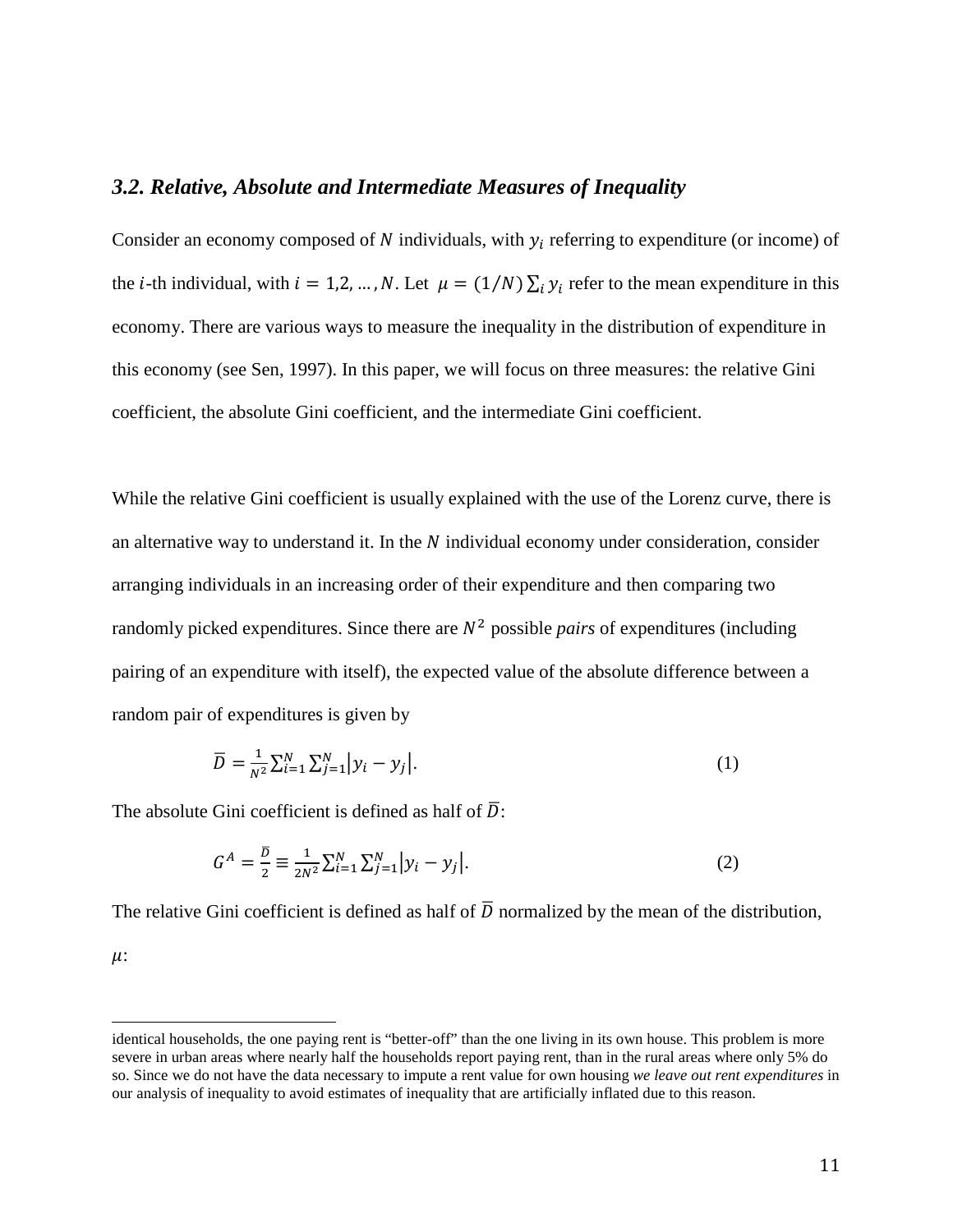$$
G^{R} = \frac{\bar{D}}{2\mu} \equiv \frac{1}{2\mu} \times \left( \frac{1}{N^{2}} \sum_{i=1}^{N} \sum_{j=1}^{N} |y_{i} - y_{j}| \right).
$$
 (3)

Thus, we can see that the two Gini's are related as follows:

$$
G^A = \mu \times G^R. \tag{4}
$$

This way of looking at the Gini allows us to offer an intuitive interpretation of these two Gini coefficients. A relative Gini coefficient of  $G<sup>R</sup>$  means that if we take any 2 households from the population at random, the expected absolute difference in their expenditure (or income) is  $2G<sup>R</sup>$ *per cent of the mean expenditure (or income)*. Thus, a rise in the Gini coefficient from 30 to 40 per cent, say, implies that the expected difference has gone up from 60 to 80 per cent of the mean (Atkinson and Morelli, 2014). In a similar vein, an absolute Gini coefficient of  $G<sup>A</sup>$  means that if we take 2 households from the population at random, the expected difference in their expenditure (or income) is  $2G<sup>A</sup>$  (in whatever units we measure expenditure or income).

The absolute Gini coefficient also has an alternative interpretation in terms of relative deprivation. A plausible theory about attitudes to social inequality suggests that deprivation is felt by individuals from a comparison with those higher up in the hierarchy (of income or expenditure or wealth or power). According to this view, deprivation is associated with the relative position one occupies in the distribution, i.e., relative to those more fortunate than oneself. This would suggest that deprivation from not having some level of expenditure (or income)  $Y$  is an increasing function of the proportion of those who have  $Y$ . This notion of deprivation can be quantified to show that  $\mu \times G^R$  is aggregate relative deprivation in society. Thus, the absolute Gini coefficient is a measure of relative deprivation in a society (Yitzhaki, 1979).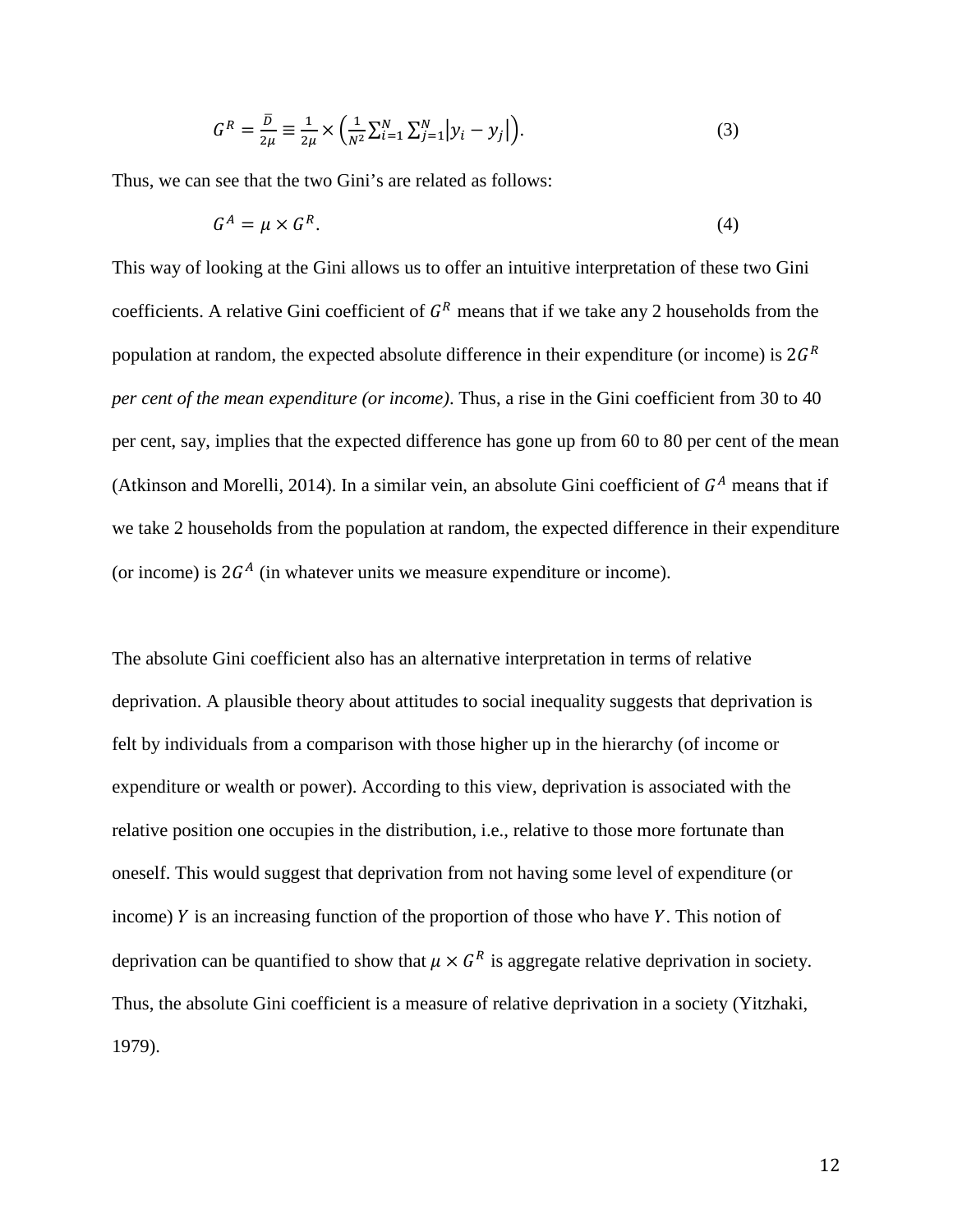The fact that the two Gini coefficients differ with respect to normalization by the mean leads to drastically different properties: while  $G<sup>R</sup>$  becomes scale-invariant,  $G<sup>A</sup>$  becomes translationinvariant. This means that the former measure will remain unchanged as long as the proportion of expenditures of individuals remain unchanged (no matter what their absolute difference), and the latter measure will remain unchanged as long as the absolute differences in expenditures between individuals remain unchanged (no matter what their proportion). Thus, whereas the first measure is only sensitive to the proportion (or scale) of expenditures in the economy, the second measure is sensitive to the absolute difference of expenditures in the economy..

To understand the difference, imagine two scenarios. Let us think of a society with two individuals, the first having monthly expenditure of Rs. 1000 and the second Rs. 5000. Suppose, in the first scenario their expenditures rise to Rs. 10000 and Rs. 50000; and in the second scenario, they increase to Rs. 11000 and Rs. 15000. If we were measuring inequality with  $G<sup>R</sup>$ , then we would consider the first scenario to be no more unequal than the original situation (because the proportion of expenditures of both individuals remain unchanged at 5). But, if we measured inequality using  $G<sup>A</sup>$  then we would consider the first scenario to be more unequal than the original situation (because the absolute difference in expenditures of the two individuals has increased from Rs. 4000 to Rs. 40000). Now compare the second scenario to the original situation. If we use  $G<sup>R</sup>$  as our measure of inequality, we would suggest that inequality has declined (because the ratio of expenditures has fallen from 5 to 1.36). But if we use  $G<sup>A</sup>$  as the measure of inequality, we would say that inequality remains unchanged (because the absolute difference in their expenditures remain constant at Rs. 4000).

13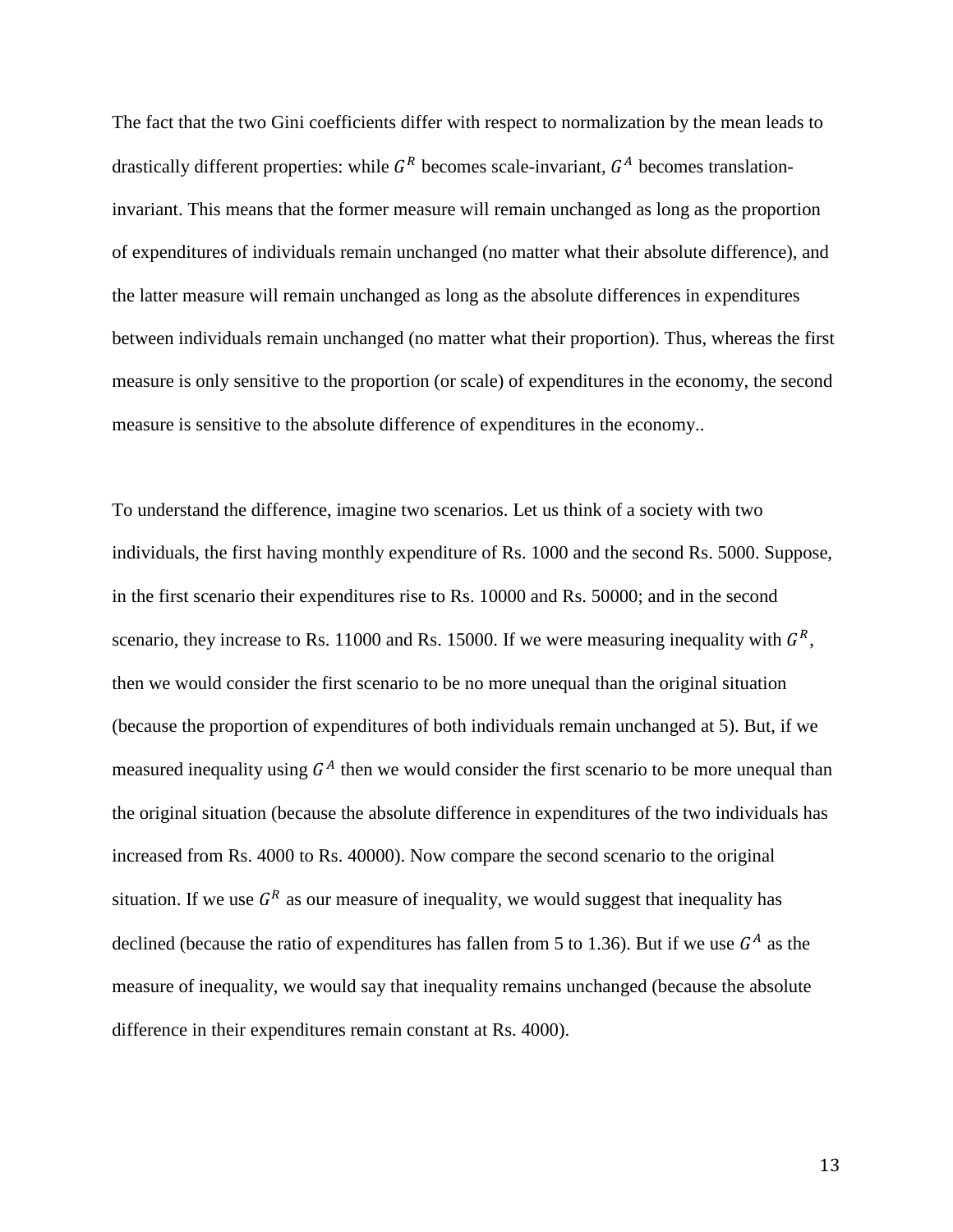Both measures have advantages and disadvantages. The advantage of  $G<sup>R</sup>$  is that its value is independent of the units in which we measure expenditure – and always lies between 0 and 1, with 0 referring to a situation of perfect equality and 1 referring to perfect inequality –, but its disadvantage is that it does not capture changes in the absolute gap in expenditures in society which may be important for reasons discussed above. The advantage of  $G<sup>A</sup>$  is that it is sensitive to, and picks up, changes in absolute differences in expenditure, but its disadvantage is that its value is dependent on the unit of measurement of expenditure. For instance, if instead of measuring expenditure in rupees, we measure it in paise, the value of  $G<sup>A</sup>$  will increase 100-fold even though we know that nothing has changed as far the distribution of expenditure in India is concerned. Again, if we deflate expenditures of all individuals by some price index to get "real" expenditure, the value of  $G<sup>A</sup>$  will go down even when the distribution of expenditures in society has not changed. That is,  $G<sup>A</sup>$  will always show lower levels of inequality in real expenditure than in nominal expenditure.<sup>[6](#page-15-0)</sup>

The fact that both measures have its strengths and weaknesses leads us to refrain from suggesting that one measure is unambiguously "better" than the other. In our view, each measure captures a different and important aspect of the inequality in the distribution of expenditure. One way to combine both measures and yet get unit consistency is to use the intermediate Gini coefficient, which is a product of both

$$
G^I = G^A \times G^R = \mu \times (G^R)^2. \tag{5}
$$

<span id="page-15-0"></span><sup>&</sup>lt;sup>6</sup> The unit-dependence of  $G<sup>A</sup>$  becomes even more problematic when we compare different countries. For instance, it is well known that the US is much more unequal in its distribution of wealth than Sweden (and other Northern European countries). If we use  $G<sup>R</sup>$  as the measure of inequality, we get this familiar result. Instead, if we use  $G<sup>A</sup>$  as the measure of inequality, Sweden can come out as more unequal by a suitable change in the unit of measurement of wealth in Sweden.  $\overline{\phantom{a}}$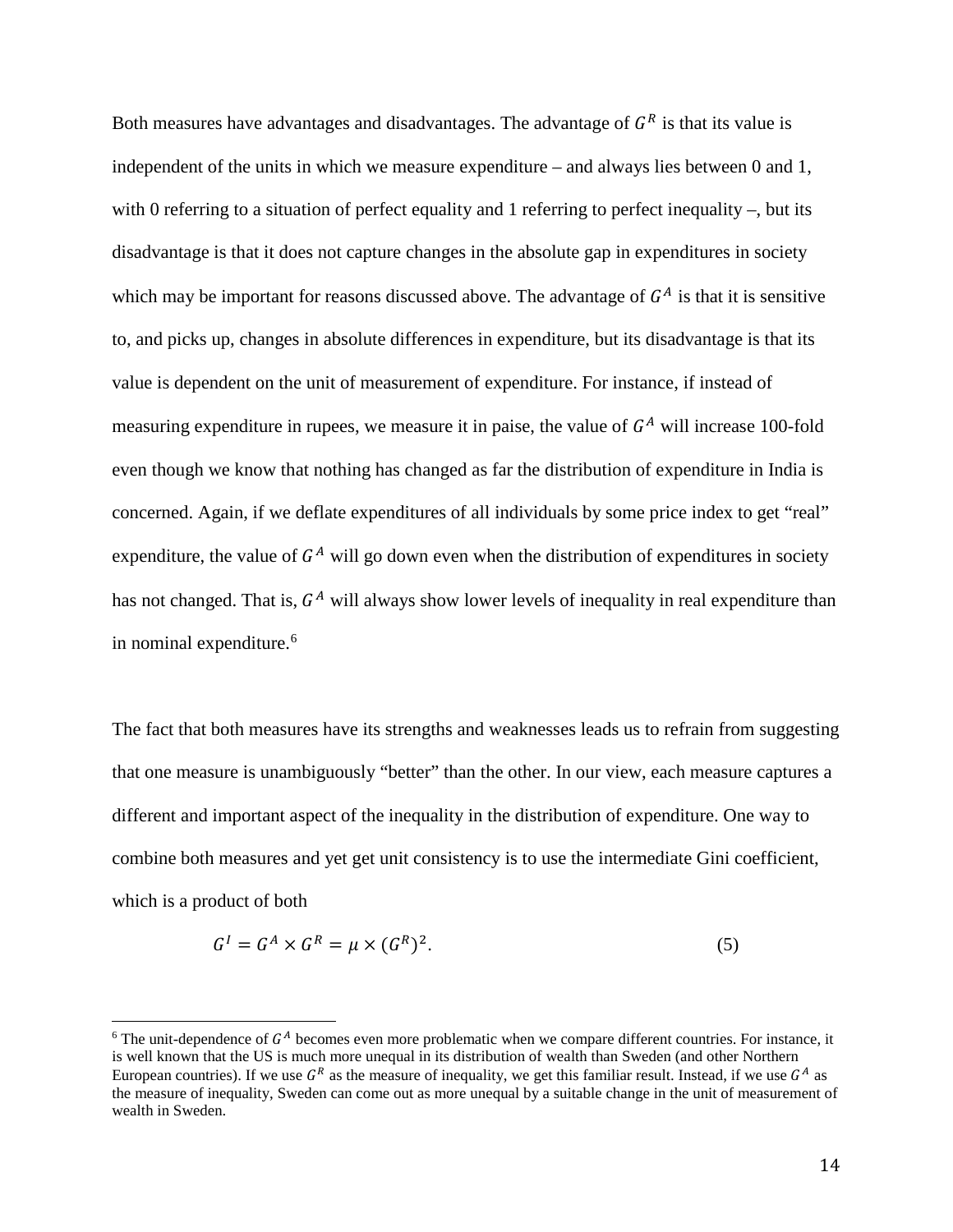The intermediate Gini coefficient is useful because it is sensitive to changes in both proportions and additions of expenditure, which it inherits from the two Gini coefficients. Its greatest advantage is that it is a unit consistent measure (Subramanian and Jayaraj, 2013). Hence, its values are not dependent on the unit of measurement of expenditure. This makes comparisons over time and space easy and intuitive.

# *3.3. Inequality Decomposition*

It is often interesting to decompose overall inequality, no matter how it is measured, into its component parts. In this paper, we will use a source decomposition – deriving from Lerman and Yitzhaki (1985) – that allows us to understand the contribution of different types of expenditure to inequality in total expenditure.

Using Lerman and Yitzhaki (1985), we can show that, if total expenditure for every individual is composed of *j* components, i.e.,  $y_i = \sum_j y_{ij}$  where *i* indexes individuals and *j* indexes types of expenditure, then the relative Gini coefficient can be decomposed as follows

$$
G^{R} = \sum_{j} \left\{ \frac{cov(y_j, F)}{cov(y_j, F_j)} \right\} \times \left\{ \frac{cov(y_j, F_j)}{\mu_j} \right\} \times \left\{ \frac{\mu_j}{\mu} \right\} \equiv \sum_{j} R_j G_j^R S_j \tag{4}
$$

where  $F$  and  $F_i$  refer to the cumulative distribution function of total and the j-th type of expenditure, and  $\mu$  and  $\mu_j$  refer to mean of total and the *j*-th type of expenditure.

The first component in (4),  $R_j$ , is the "Gini correlation" between the *j*-th type of expenditure and total expenditure (the correlation of the  $j$ -th type of expenditure with the rank of total expenditure); the second component,  $G_j^R$ , is the relative Gini coefficient of the *j*-th type of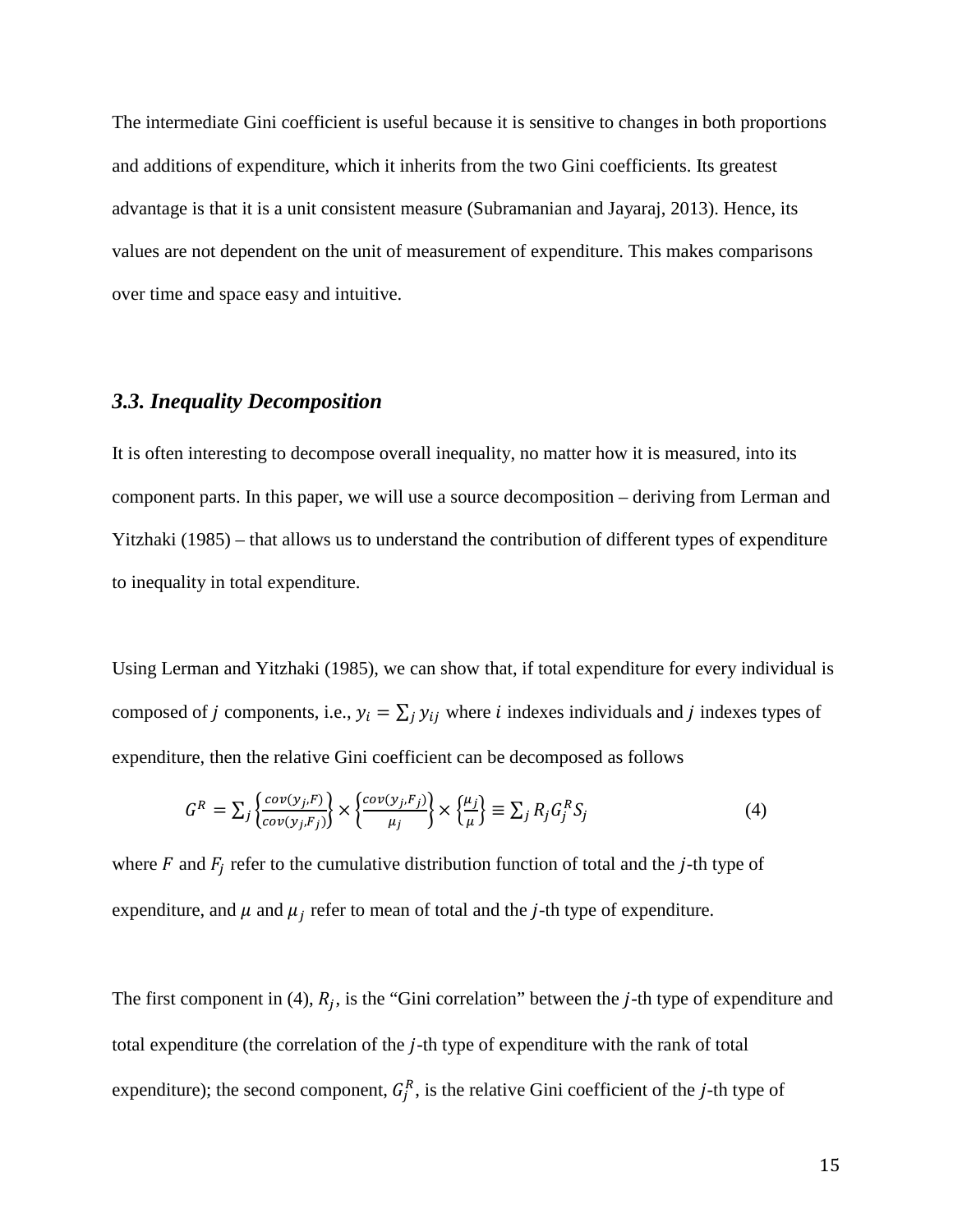expenditure; and the third component,  $S_i$ , is the share of the *j*-th type of expenditure in total expenditure. The decomposition in (4) is useful for us because it allows us to study the relative contribution of food and nonfood expenditures to inequality in total expenditure.

# **4. Results**

#### *4.1 Growing Importance of Non-Food Expenditures*

As real household incomes grow, there is an expected change in the composition of the household budget: a decrease in the share of expenditures going to food items and an increase in the share going to non-food items. India follows this expected pattern. The share of food expenditure has steadily fallen from 60-70% to 40-50% (Figure 1, right column). In urban areas the shares have reversed themselves in the period of analysis and non-food expenditure now accounts for nearly 60% of total household expenditure. But a striking and unexpected fact about the Indian growth experience is that not only has the *share* of expenditure on food fallen, but the *levels* of expenditure on food items have been stagnant in real terms in both rural and urban areas (Figure 1, left column). Stagnant real expenditure on food, in conjunction with a diversification of diets (that leads to a substitution of more expensive calories for cheaper ones), have resulted in declining calorie intake. This is a surprising result for a society in which the vast majority is still undernourished (Deaton and Dreze, 2009; Basole and Basu, 2015). Meanwhile the level of non-food expenditures have exploded. According to NSS data, while real food expenditures increased by a mere 10% in rural areas between 1987-88 and 2011-12, non-food expenditures went up by a whopping 224% over the same period. The corresponding figures for urban India were 9.8% and 459%.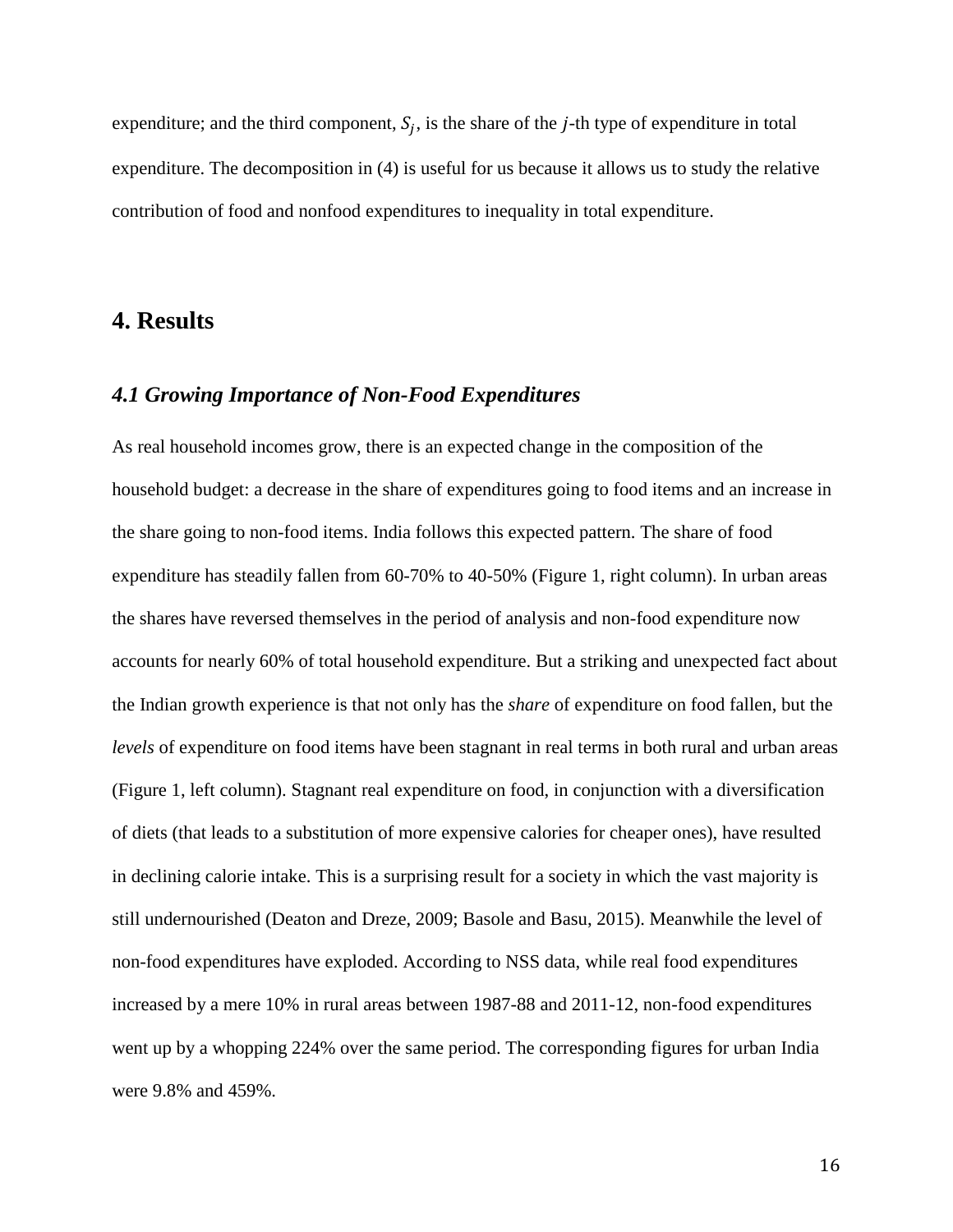#### [Figure 1 about here]

One possible explanation for this puzzling phenomenon is that these aggregate data hide variation across the expenditure distribution and that the rapid increase in non-food expenditures at the expense of food expenditures is observed only for relatively well-off households. Figure 2 shows that this is not the case and that food expenditures have been mostly stagnant while nonfood expenditures have been rising for *all deciles* (the topmost decile has been excluded from the figure to make the trends in lower deciles easier to observe). Since food expenditures are more or less flat across the whole MPCE distribution, understanding the dynamics of expenditure inequality in India requires us to focus more closely on non-food expenditures which have not been analyzed separately thus far.

#### [Figure 2 about here]

#### *4.2 Level, Share and Growth of Non-Food Items in the Household Budget*

Compared to the composition of the food budget, the non-food budget has been less analyzed in the literature. But the increasing penetration of telecommunications and other services into rural areas, the enclosure or disappearance of forests and other common-pool resources, the privatization of healthcare and education, and increased short-term and long-term rural-urban migration all have clear implications for spending on fuel, transportation, education, health care, consumer services, and other nonfood items. We see that these items have all significantly increased their share in the total budget in both rural and urban areas, in some cases nearly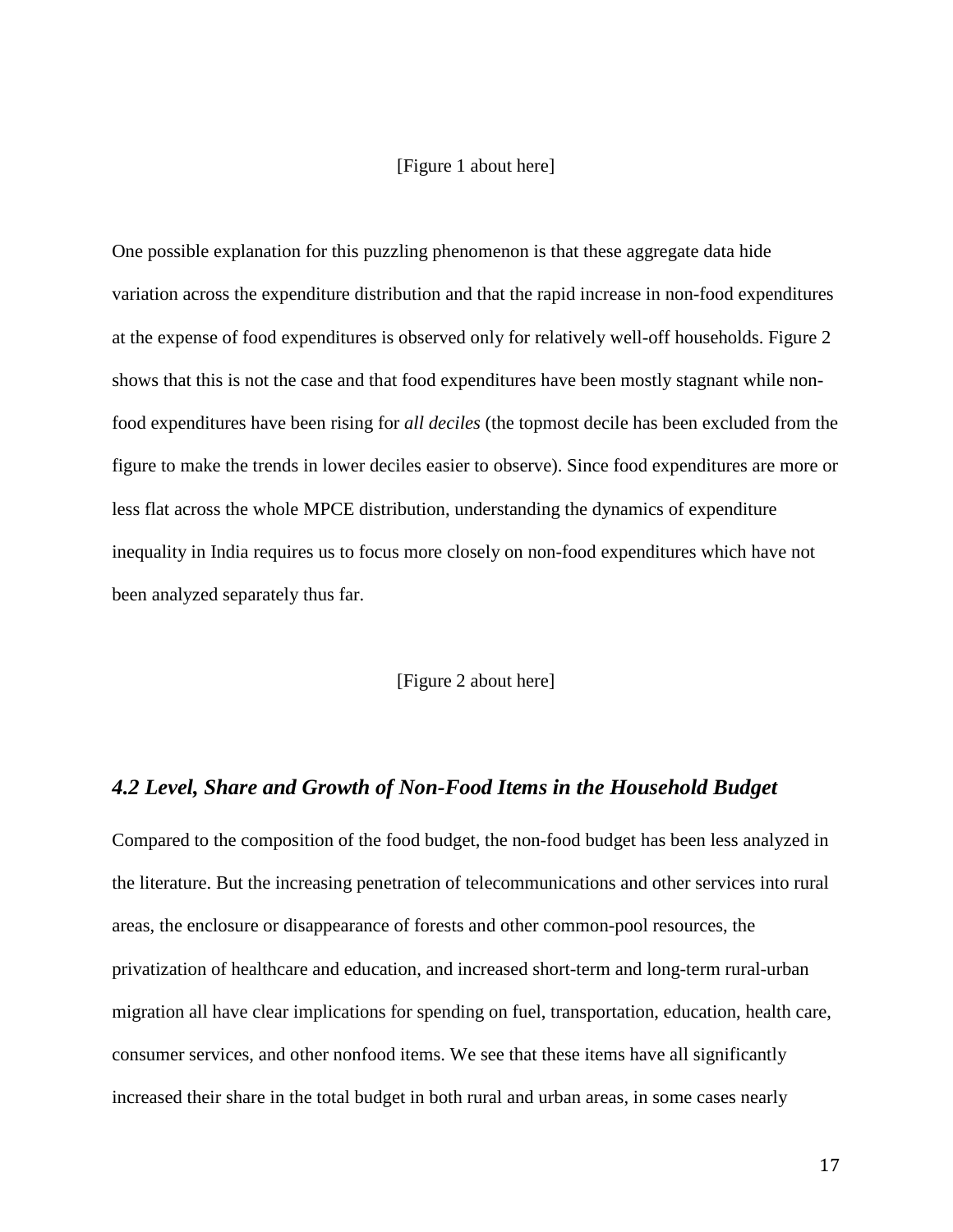doubling over the 1987-88 values (Tables 1 and 2). Figure 3 shows the growth rate of real expenditure on all eight items listed in Tables 1 and 2. Real spending on education, healthcare, services, conveyance, and durables grew three to four times over this period in both rural and urban areas.

#### [Table 1 about here]

#### [Table 2 about here]

If consumption expenditure is taken as a straightforward proxy for welfare, such increases in expenditure on education, health and other services could be interpreted as a welcome development. It would indicate an increase in the real purchasing power of the population. However, two cautionary notes are in order before reaching this conclusion. First, as indicated earlier, this increase in expenditure on services has come at the expense of food in a situation where the vast majority of the population continue to remain under-nourished. This would suggest that, probably, not all is well. Second, as we discuss next, inequality in non-food expenditure is much higher than in food expenditure so that the poor benefit relatively less than the rich with an aggregate shift towards nonfood expenditures.

[Figure 3 about here]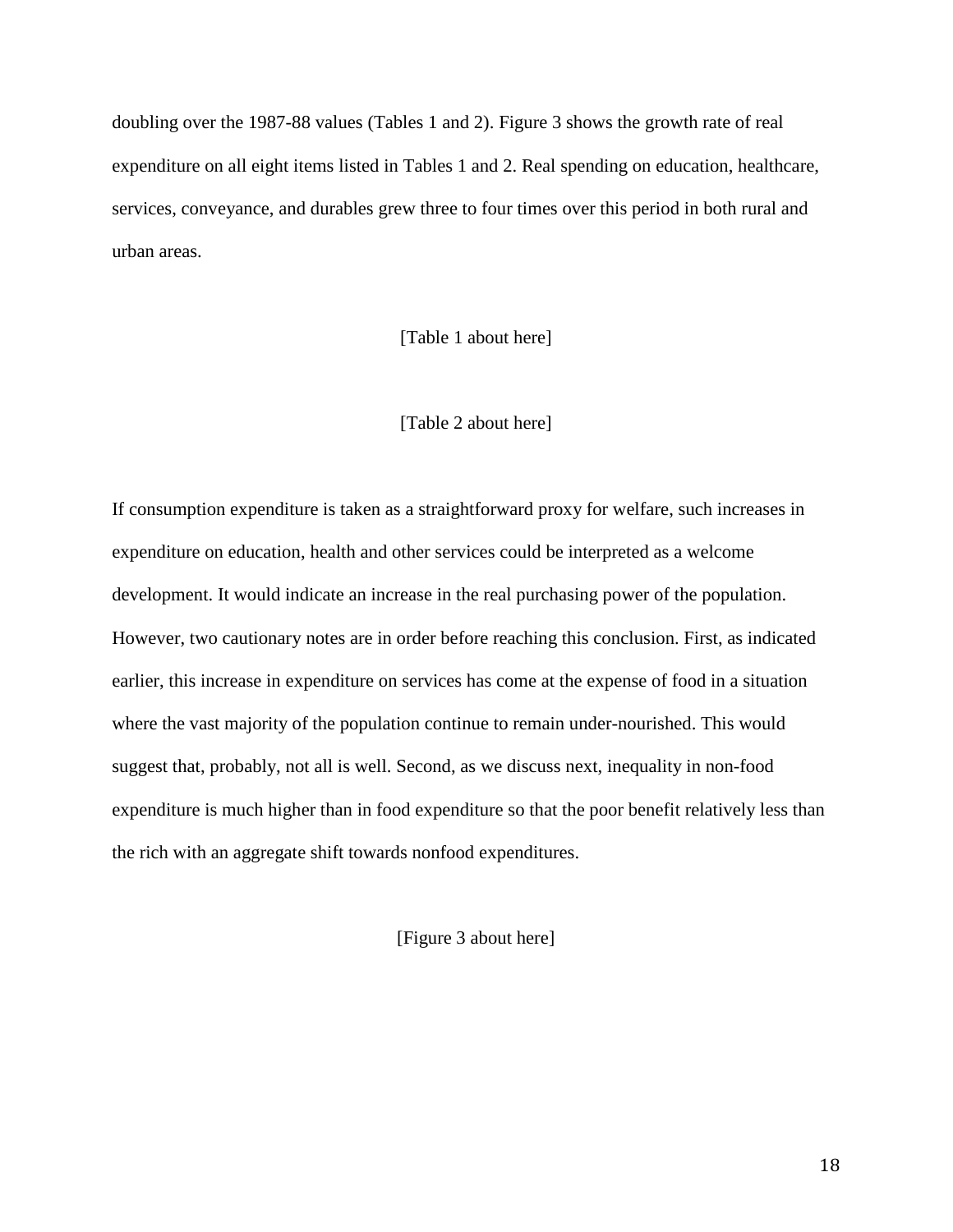#### *4.3 Trends in Relative, Absolute and Intermediate Measures of Inequality*

As noted earlier, several studies have shown that there has been a modest increase in consumption inequality in India in the post-reform period. Broadly in agreement with these studies, we also find that the overall expenditure Gini at the all-India level increased from 0.312 in 1987-88 to 0.342 in 2011-12, with the largest increase coming between 1993-94 and 2004-05. But when we investigate inequality across various dimensions of disaggregation, by sub-groups – rural and urban – and source of expenditure – food and non-food – some interesting patterns emerge.

#### [Table 3 about here]

When we study inequality across the rural and urban sectors, we see an increase in consumption inequality within each sector, with urban areas registering a sharper increase. While the all-India Gini coefficient for total expenditure rises by 9.79% between 1987-88 and 2011-12 (from 0.312 to 0.342), in the rural areas the increase is only 4.32% (from 0.289 to 0.301) and in the urban areas it is 13.44% (from 0.333 to 0.378). This means that in rural India, the average absolute difference in the consumption expenditure of two randomly selected individuals increased from 62% of mean expenditure in 1987-88 to 68% of mean expenditure in 2011-12; for urban India, the corresponding change was from 66% of mean expenditure in 1987-88 to 76% of mean expenditure in 2011-12.

But on disaggregating further, we see an interesting pattern. In rural India, even as both food and non-food expenditure has become less unequal, total expenditure has become more unequal. The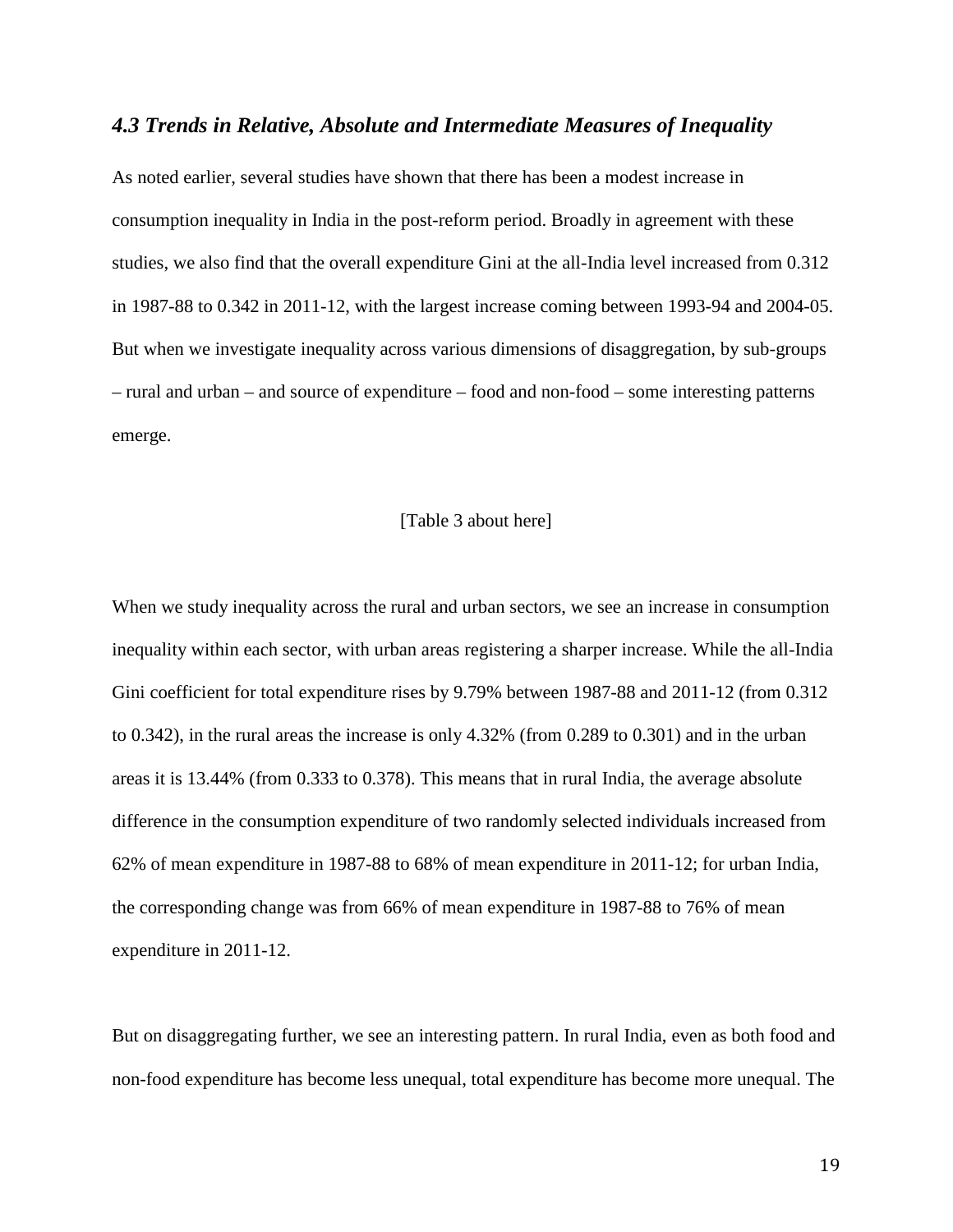Gini for food has declined from 0.265 to 0.243; the Gini for nonfood has declined from 0.403 to 0.395; the Gini for total (i.e., food plus nonfood) expenditure has increased from 0.289 to 0.301. This indicates that an important part of story of rising inequality in rural India derives from changes in the composition of expenditure between the broad groups of food and nonfood items. On the other hand, the pattern is more along expected lines in urban India. Nonfood expenditure has become much more unequal, but food expenditure has become less unequal. The Gini for food has declined from 0.286 to 0.272; the Gini for nonfood has increased from 0.435 to 0.462; the Gini for total expenditure has increased from 0.333 to 0.378.

The pattern of rising inequality at the aggregate level, but falling inequality within food and/or non-food expenditure is seen not only in the Gini but also in other measures of inequality such as the 90/10, 50/10 and 10/50 percentile ratios (Table 4). In rural India, the ratio of total expenditure at the  $90<sup>th</sup>$  and  $10<sup>th</sup>$  percentiles of the MPCE distribution increases from 3.31 to 3.46 between 1987-88 and 2011-12. For food expenditure, the corresponding ratio declines from 3.14 to 2.93, and for nonfood expenditure also it declines from 5.27 to 5.01. In urban India, we see a pattern that mirrors movements in the Gini. The ratio of total expenditure at the 90<sup>th</sup> and 10<sup>th</sup> percentiles of the MPCE distribution increases from 4.32 to 5.09. The corresponding ratio for food expenditure declines from 3.59 to 3.29, but it increases for nonfood expenditure from 6.93 to 7.81.

This naturally brings up the question, why has overall consumption inequality *increased* if there has been a *decrease* in food and/or non-food inequality over time? The answer lies in the changing composition of household budgets, which have seen shifts towards non-food spending.

20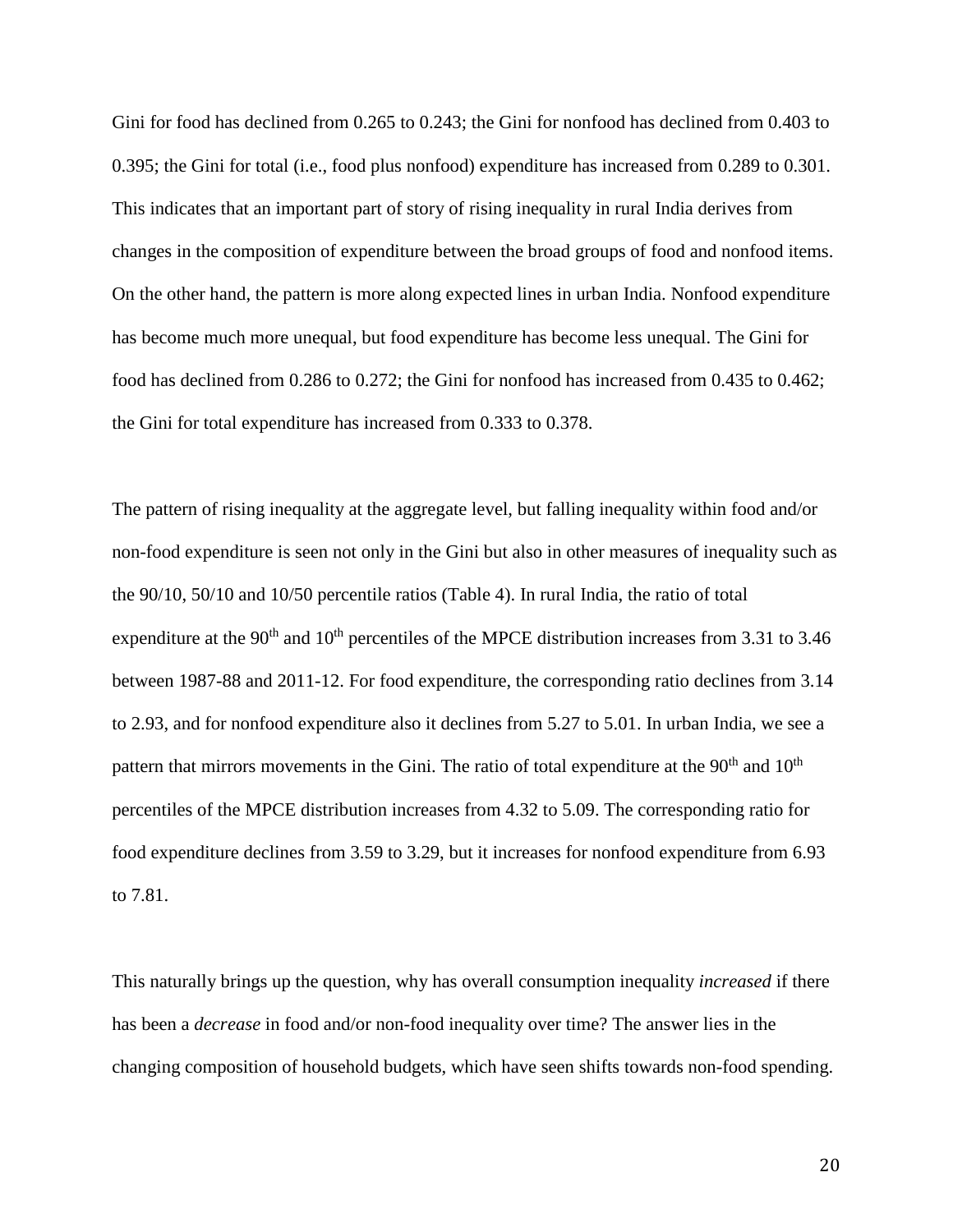The fact that nonfood spending tends to be much more unequal than expenditure on food, in conjunction with the compositional change, explains the increase in overall consumption inequality. Applying this reasoning to urban areas we may surmise that the higher increase in inequality in urban areas is due to two factors operating simultaneously: an increase in non-food spending inequality and an increase in the share of the non-food budget in the overall budget.

#### [Table 4 about here]

This hypothesis can be verified by decomposing the rural and urban consumption Gini by expenditure source according to the methodology developed by Lerman and Yitzhaki (1985) and explained in section 3.3 above. Recall that the Lerman and Yitzhaki (1985) methodology decomposes the overall Gini into contributions from different sources of expenditure, where the contribution of a source is a product of its share in total expenditure, its own Gini, and its Gini correlation with total income. Table 5 shows the decomposition results for each time period for rural and urban India separately with food and nonfood expenditure being the two mutually exclusive and exhaustive sources.

In rural India, the contribution of non-food spending to the overall Gini increased steadily from 42% in 1987-88 to 65% in 2011-12. In 1987-88, 58% of rural inequality (as measured by the Gini) was due to inequality in food consumption; by 2011-12, this had fallen to 35%. We see a similar pattern in urban India over the same time period, with an even greater contribution of non-food spending, as might be expected. In 1987-88, 46% of the overall Gini was explained by the inequality in food expenditure; by 2011-12, this had fallen to 23%. For both rural and urban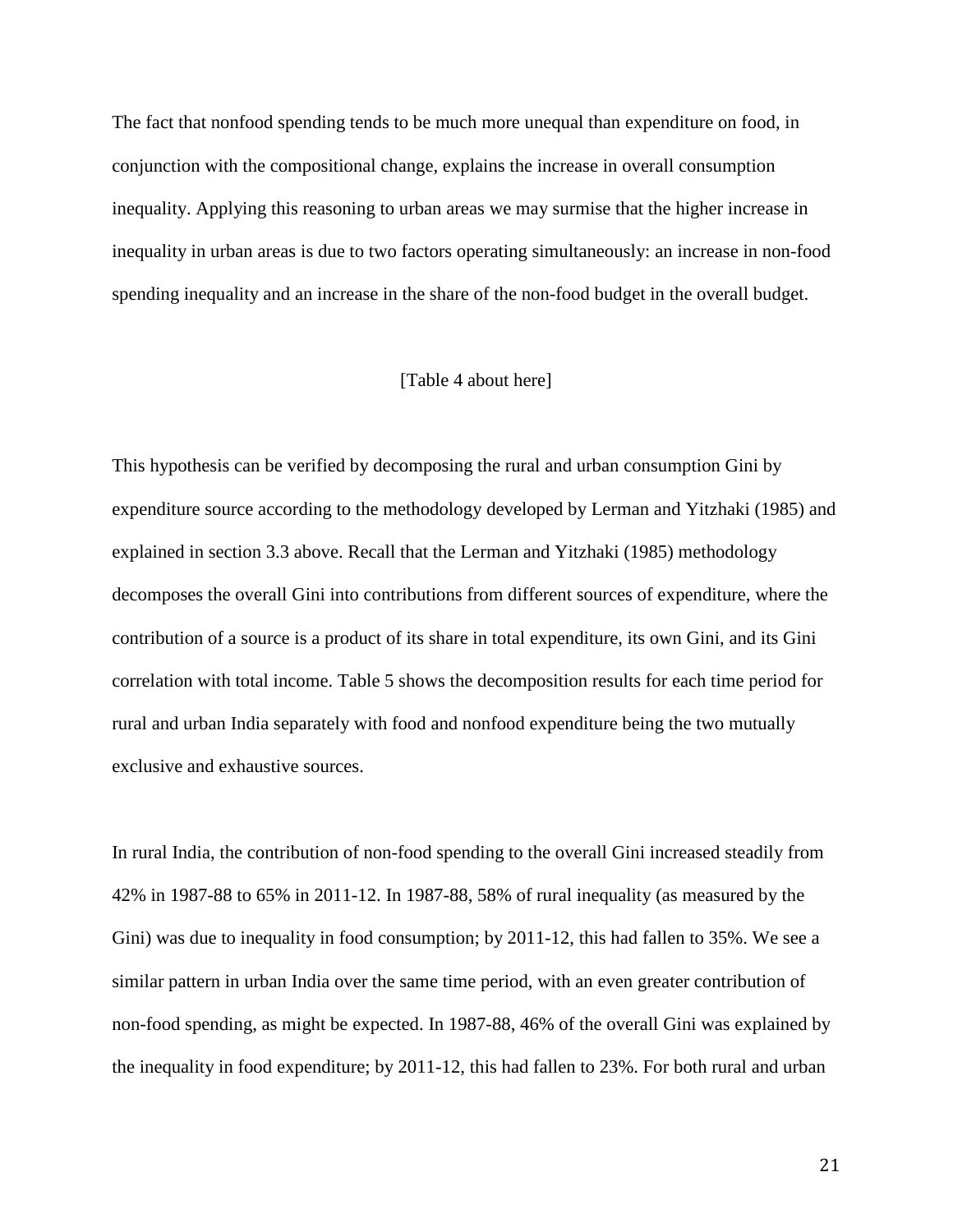India, the rise in the explanatory power of nonfood expenditure for overall expenditure inequality is driven by an increase in the share of nonfood expenditure in household budgets and an increase in the Gini correlation coefficient of nonfood with total expenditure. Thus the increase in overall consumption inequality that has been observed by many researchers is largely due to the increasing importance of non-food spending in the household budget, which tends to be more unequal than food spending.

#### [Table 5 about here]

At this point, it may be tempting to conclude that the trends analyzed above are a normal part of the process of economic development. As income increases and budgets diversify, the share of non-food items increases and this increases aggregate inequality modestly. But the fact that inequality seems to increase only modestly is tied to the measures that are most commonly used for the purpose. For instance, the Gini coefficient, as well the percentile ratios, are *relative* measures of inequality. It is equally important to know what has happened to *absolute* measures of inequality in this period. One measure of absolute inequality is the absolute Gini, which is just the relative Gini multiplied by the mean of the distribution being examined (see section 3.2 above). Real-world implications of inequality in terms of political influence, social tensions etc., may depend more closely on absolute than on relative aspects, and there is evidence to suggest that people are sensitive to this aspect of inequality (Ravallion, 2014). But as we noted in section 3.2 above, the absolute Gini is unit inconsistent. Hence, it is better to use the intermediate Gini coefficient, which is sensitive to changes in absolute gap in expenditures but is also unit consistent.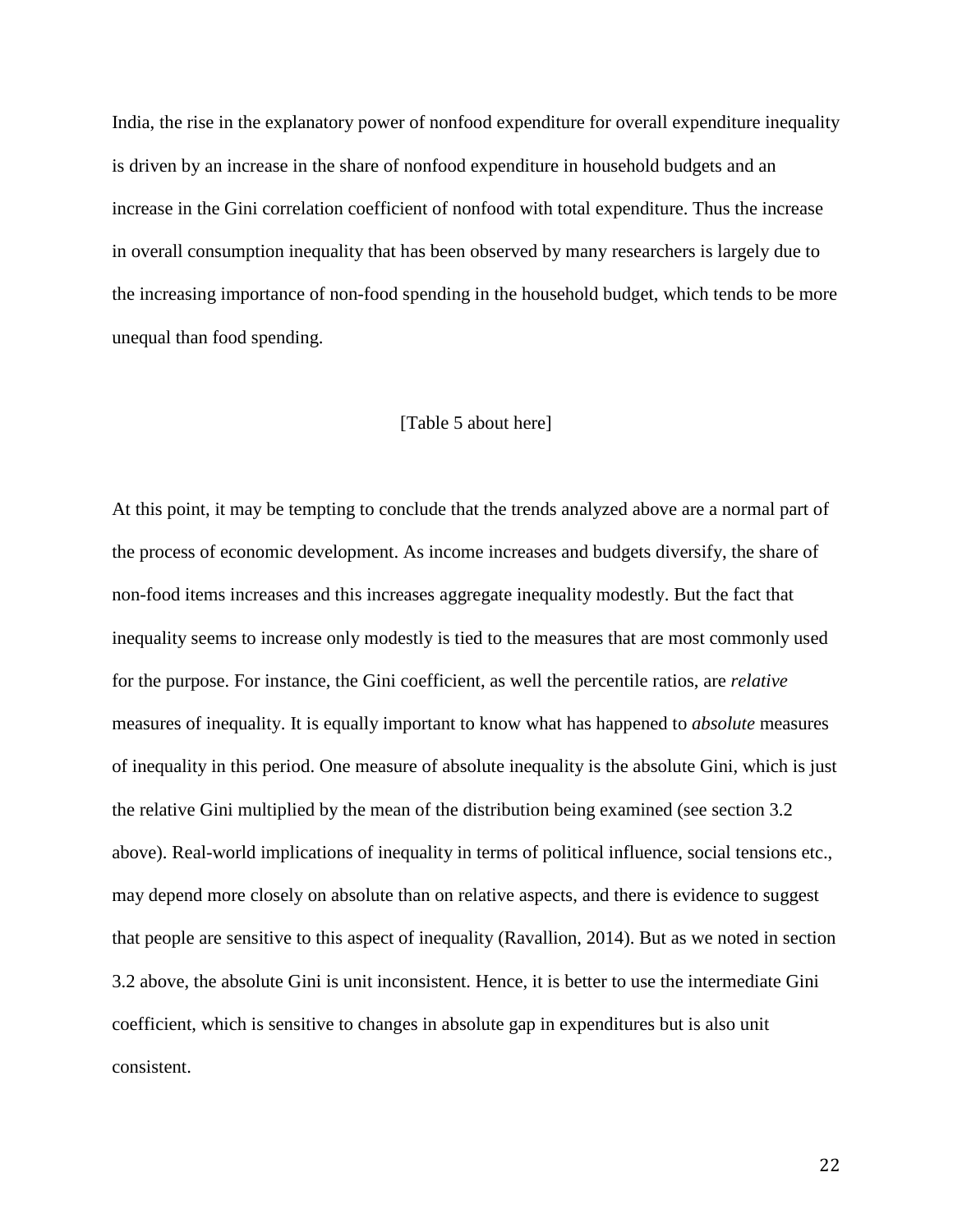In addition to the relative Gini, Table 3 shows the absolute and intermediate Gini for total, food, and non-food spending over the analysis period. Interestingly, the stagnant or declining trend in food inequality is no longer seen with the absolute Gini. But a clear difference emerges in the absolute Gini measures for food and non-food spending. While the absolute Gini for food shows a weakly increasing or uneven trend (with most of the increase concentrated in the 2000s), the absolute Gini for nonfood shows a robust increase over the entire period. For instance, the absolute Gini coefficient for nonfood expenditure increased from 3.325 in 1987-88 to 8.042 in 2011-12, an increase of 142%. This means that in 1987-88, the average absolute difference in nonfood expenditure between two randomly picked individuals in rural India was 3.33 rupees (using 1960-61 prices); this had increased to 8.04 rupees in 2011-12. For urban areas, the corresponding change in the absolute Gini coefficient of nonfood expenditure is from 6.595 in 1987-88 to 17.322 in 2011-12 (or 163%). Thus, there is a 2.4-fold increase in the non-food absolute Gini in rural areas and a 2.6-fold increase in urban areas.

Turning to the evolution of the intermediate Gini coefficient, recall that this measure has the twin advantage of being sensitive to absolute differences in expenditure (like the absolute Gini) and yet being unit-free (like the relative Gini). Unlike the relative Gini for total expenditure which shows only a mild increase of 4% in rural and 13% in urban areas, the intermediate Gini for total expenditure increased a whopping 74% (from 2.048 to 3.577) in rural areas and an even stronger 117% (from 3.880 to 8.425) in urban areas. This increase came entirely from non-food spending. For food expenditure, the intermediate Gini has declined in both rural and urban India. In the former, it declined from 1.142 in 1987-88 to 0.936 in 2001-12, before inching up to 1.124 in 2011-12. In urban areas, it declined from 1.63 in 1987-88 to 1.596 in 2011-12. Nonfood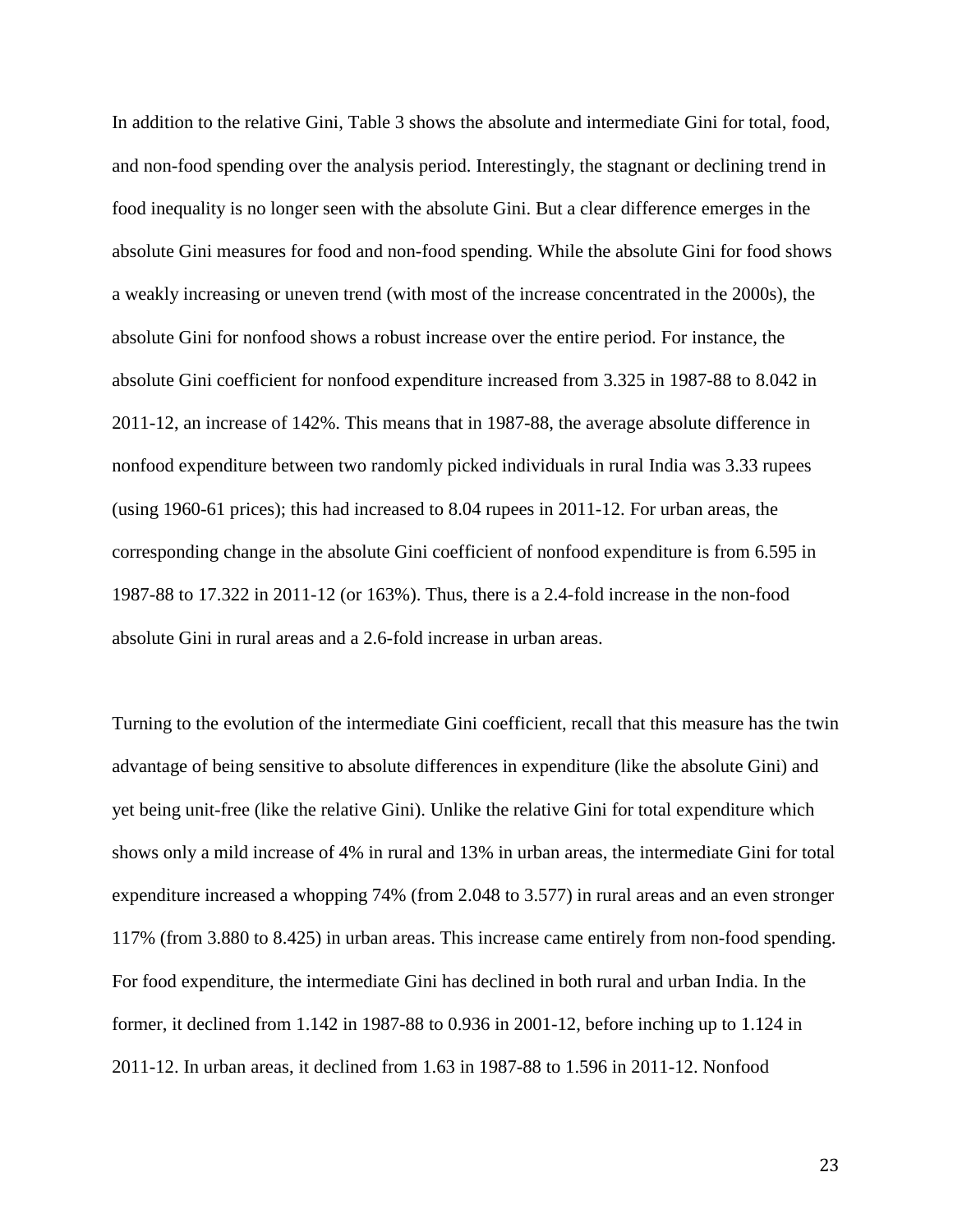expenditure shows a starkly different trend: the intermediate Gini coefficient has secularly increased over time. It has increased about 2.4-fold in rural areas (from 1.338 to 3.178) and about 2.8-fold in urban areas (from 2.871 to 7.995).

Finally, we note that the period of analysis between 1987-88 and 2011-12 can be divided into three distinct phases based on the dynamics of the Gini. The first phase from 1987 to 1994 shows stagnant relative and mildly increasing absolute inequality. The second phase from 1994 to 2004 shows the most rapid increase in all measures of inequality. And the third phase from 2004 to 2011 shows an increasing trend in inequality, albeit at a slower rate than the previous period.

To summarize, we observe the following broad trends. Over the post-reform period, inequality of total expenditure has increased mildly if measured by the relative Gini coefficient and strongly if measured by the absolute or intermediate Gini coefficient. Most of the increase in the relative Gini is driven by an increase in the weight of non-food spending in the household budget, which is much more unequal than expenditure on food. The rapid increase in the absolute or intermediate Gini for non-food expenditure is driven primarily by the increase in mean non-food expenditure (because the relative Gini is stable). Food inequality has been stagnant or falling, measured both by the relative and absolute Gini coefficients. While this last point appears to be a welcome development, recall that food expenditures have been largely stagnant in real terms. Thus the decrease (or stability) in inequality is accompanied by inadequate or low levels of spending on nutrition. On the other hand, average non-food spending shows a robust increase, which translates into a strong increase in inequality (measured by the absolute or intermediate Gini).

24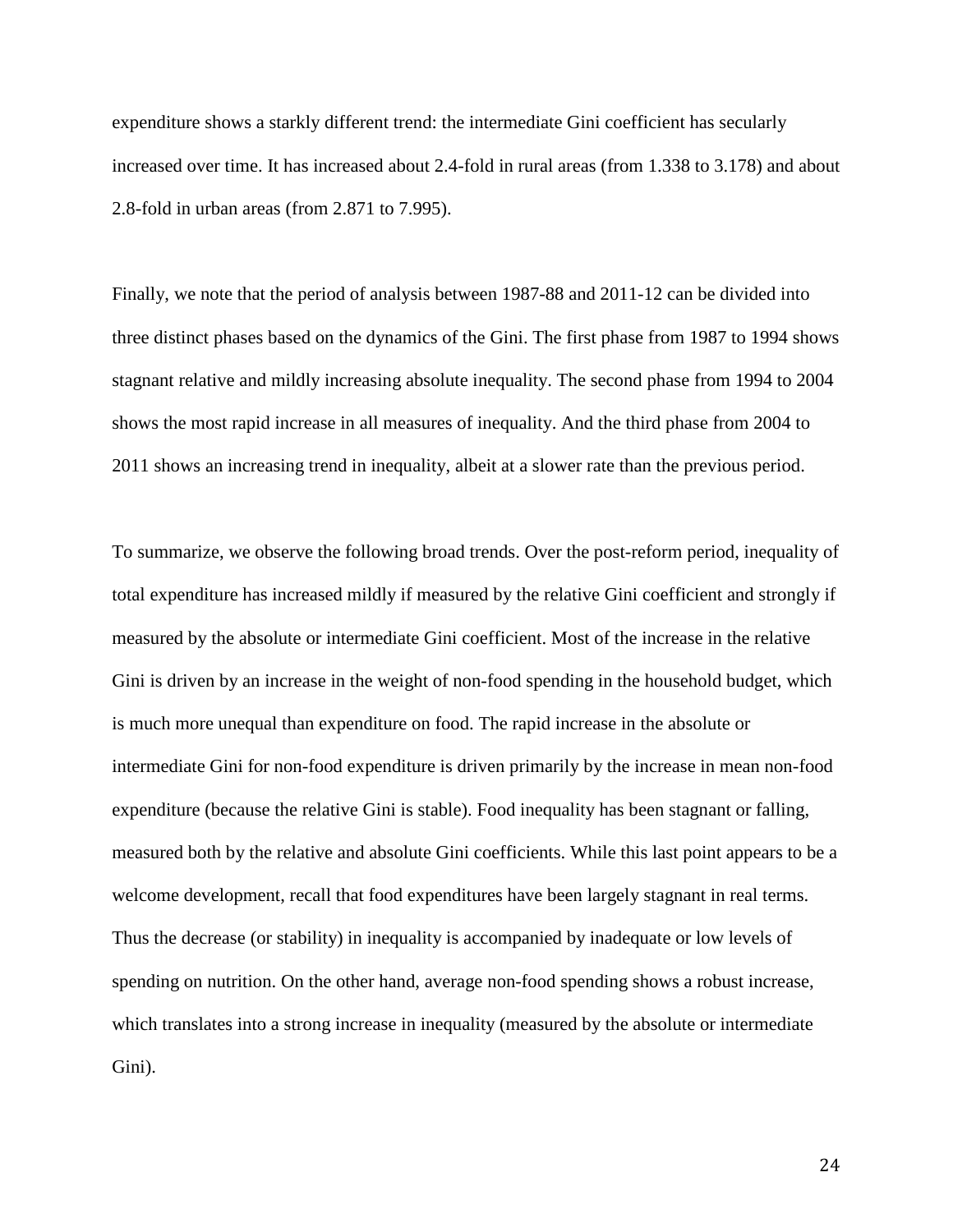### *4.4 Inequality within components of non-food spending*

Which are the items of non-food spending that have contributed most to increasing inequality? To address this question, we disaggregate non-food spending into seven categories: fuel, education, healthcare, consumer services, conveyance, clothing and footwear, and durables.<sup>[7](#page-26-0)</sup> Table 6 presents estimates of relative, absolute and intermediate expenditure Gini coefficients for each of the seven non-food items over time. There are some interesting patterns.

First, the Gini coefficients vary considerably over the seven items. Fuel and clothing have the lowest Gini coefficients, in the range of 0.3-0.4 for the relative Gini (higher for urban than rural areas). At the other end, expenditure on durables, education and health care have very high Gini coefficients, in the range of 0.8-0.9 for the relative Gini (higher for urban than rural areas). Second, there is no clear time-trend in the magnitude of the relative Gini coefficient, except for clothing which declined sharply between 1987-88 and 2004-05 and has been relatively flat since then (more so in rural than in urban areas). Third, the magnitude of the absolute as well as the intermediate Gini coefficients has increased for all seven categories. The largest increases in the have been registered in expenditure on education and durables in rural India, and in education, durables, and services in urban India. The smallest increases have been registered in expenditure on clothing and fuel.

[Table 6 about here]

I

<span id="page-26-0"></span><sup>&</sup>lt;sup>7</sup> We leave out certain small items such as entertainment, minor durable-type goods, toilet articles, other household consumables.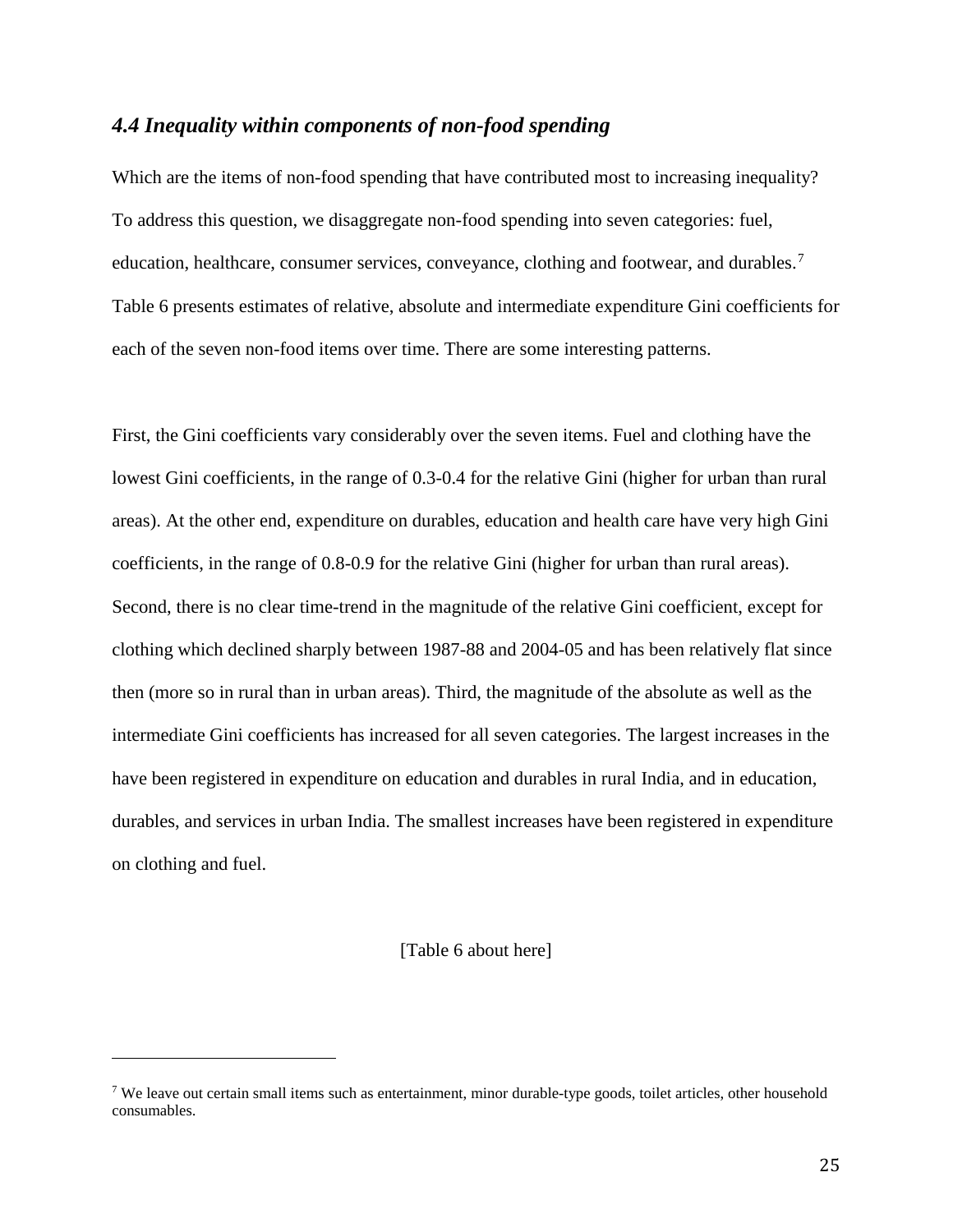These differences are more or less along expected lines, given that clothing and fuel, like food, are necessities, while durables have a strong luxury good component. It is also this "white goods" component that has assumed greater importance in the neoliberal period with the rise of a new consuming middle classes. Putting together the fact that spending on durables as well as education, healthcare and consumer services has increased very steeply (see Figure 3) with the unequal nature of this spending, we can identify another mechanism for increased consumption inequality. Those items that tend to be unequally distributed are the ones that have the seen the most rapid increases in the household budget.

# **5. Discussion and Conclusion**

There is a large and distinguished literature that has studied poverty and inequality in India. This literature took a new turn with the onset of the neoliberal reforms in the early 1990s. A key question that emerged was the effect of the reforms on the evolution of poverty and inequality. A survey of the existing literature shows that there is broad agreement on an interpretation of trends for both: poverty has declined substantially and inequality has increased modestly.

While these facts are well known, there is less agreement about their interpretation. Many researchers have pointed out that the decline in expenditure-based measures of poverty might not be telling us the complete story. A key fact that has emerged, alongside the decline in poverty, is the increase in the prevalence of undernutrition. In our previous research, we have argued that this puzzling phenomenon – declining poverty and rising undernutrition – is partly explained by a food budget squeeze (Basole and Basu, 2015). Galloping expenditure on nonfood essentials, driven by structural changes as much as by voluntary choice, has squeezed food budgets.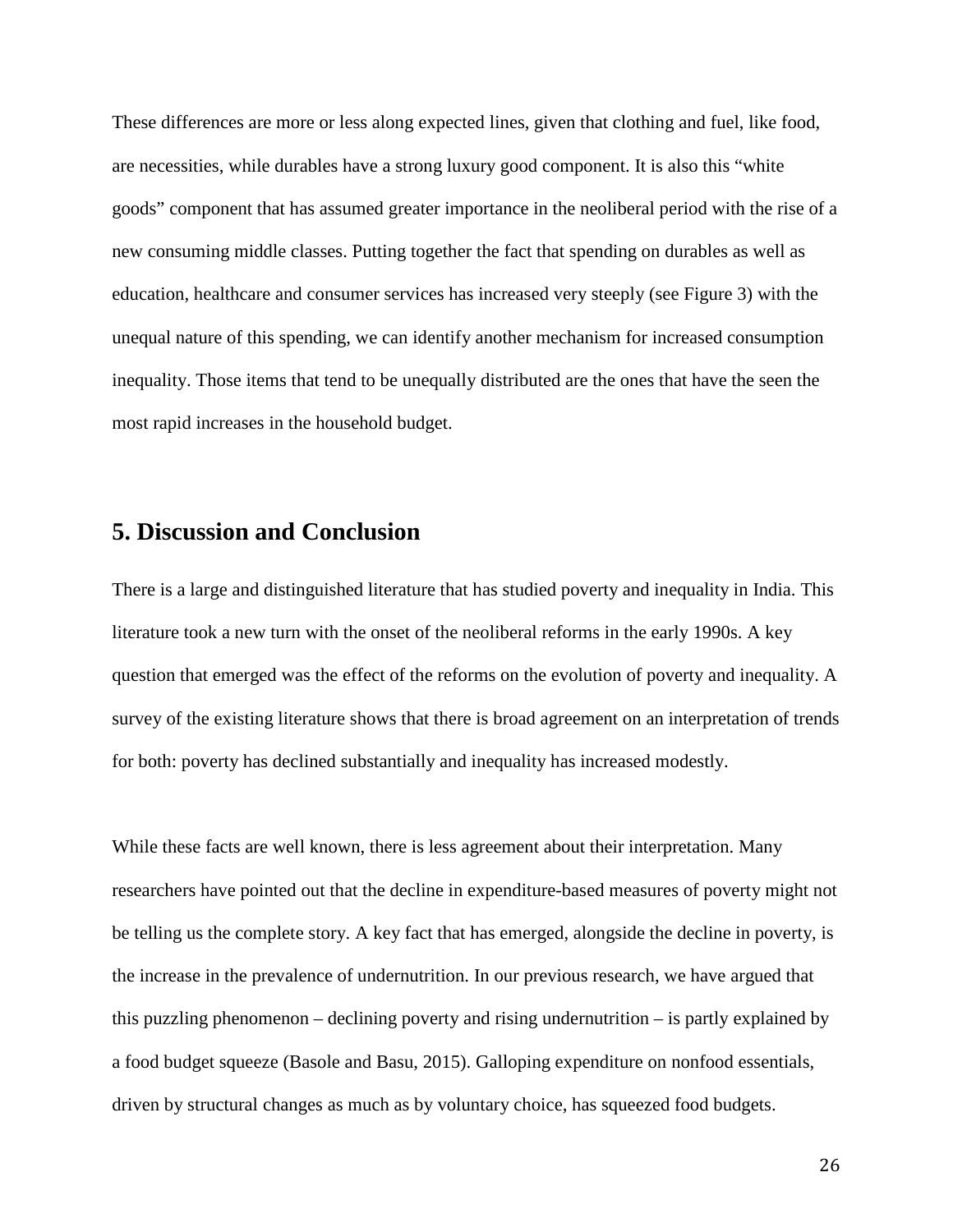Diversification of diets, acting in conjunction with stagnant food budgets, have led to declining calorie intake.

In this paper, we explore the importance of nonfood expenditure from another angle: its impact on aggregate consumption inequality. By disaggregating food and non-food expenditure in India, we show that overall consumption inequality, tracked with relative inequality measures like the Gini coefficient or percentile ratios, has increased mainly because the share of non-food spending has increased in the household consumption basket. The relative Gini coefficient of food and non-food spending have not increased much. But since nonfood spending, by its very nature, is likely to be more unequal at any point in time (since it lacks a physiological upper bound), overall inequality increases when its importance in the budget increases.

The relative Gini coefficient is not sensitive to increases in the absolute gap in expenditures, or the relative deprivation, at the aggregate level. To capture this latter aspect, we investigate the evolution of absolute and intermediate Gini coefficients, the latter being preferable because it is unit consistent. We find that the absolute and intermediate Gini coefficient of non-food expenditure has increased several-fold in the analysis period. This is a matter of great concern. To the extent that such consumption is a marker for economic development, it seems clear that the fruits of development have largely accrued to the upper MPCE deciles.

This type of growth process also has important macroeconomic consequences. The robust growth in elite demand for consumer durables and services is not expected to generate employment to the same extent as a more broad-based demand for manufactured goods and

27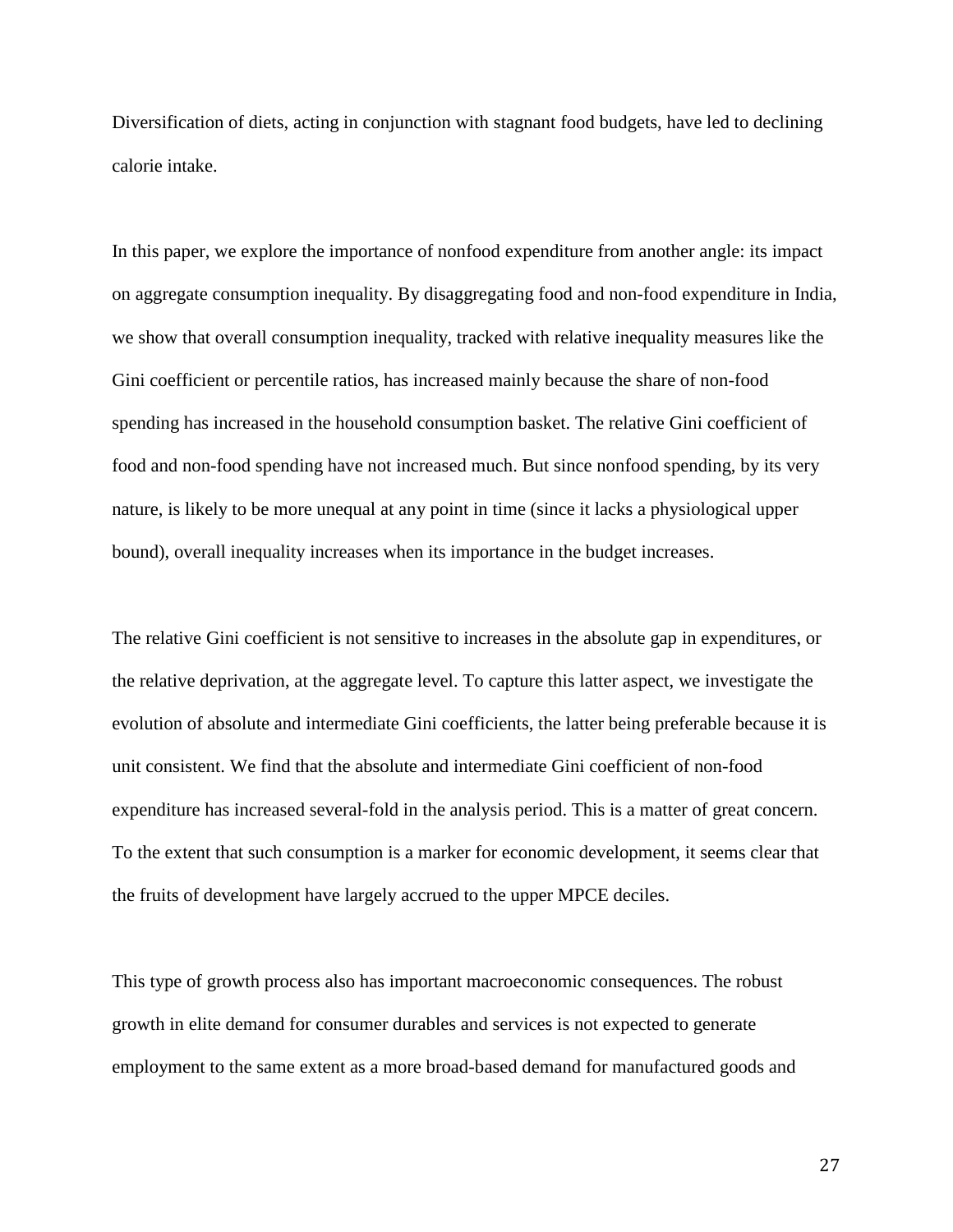labor-intensive services used by the poor (Kannan and Raveendran, 2009). Thus, not only does the growth process create inequality, it also fails to generate jobs, further compounding the problem of low incomes for the majority.

Finally, the fact that most of the increases in aggregate consumption inequality are driven by expenditures on nonfood items have important policy implications. Recall that a large part of this broad category of "nonfood" includes items like education, health care, transportation, and housing. The large increases in the inequality of expenditure – especially if measured with the absolute or intermediate Gini coefficient – arise from the private provisioning of such services. Therefore, one way to mitigate inequality as economic growth picks up, is for the State to step in and improve public provisioning of education, health care, transportation, and housing. While this would have obvious progressive redistributive implications, it is important to note that it would have at least two additional beneficial impacts. Problems of asymmetric information plague private provisioning of such services, so that increasing the share of public provisioning would have positive efficiency and welfare effects. Moreover, public provisioning of such services would reduce the bite of the "food budget squeeze" and improve the nutritional status of the vast majority of the population in the country.

# **References**

- Atkinson, A. B., and Morelli, S. (2014). "Chartbook of economic inequality," Working paper 2014-324, *Society for the Study of Economic Inequality*.
- Banerjee, A., and Piketty, T. (2005). "Top Indian Incomes, 1922-2000," *World Bank Economic Review*, 19(1): 1-20.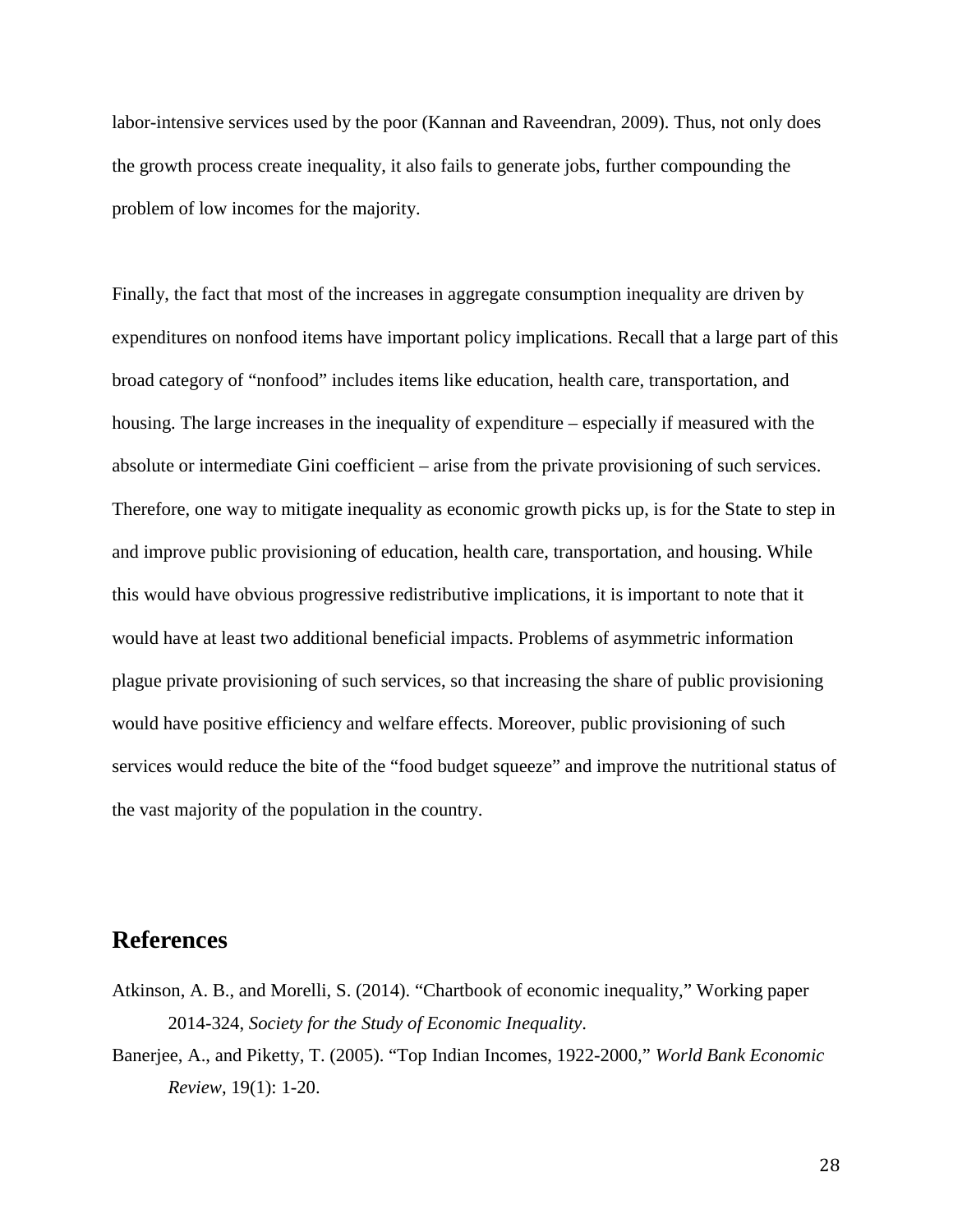- Basole, A. (2014). "Dynamics of Income Inequality in India: Insights from Top World Incomes Database," *Economic and Political Weekly*, 49(40): 14-17.
- Basole, A., and Basu, D. (2015). "Fuelling Calorie Intake Decline: Household Level Evidence from Rural India," *World Development*, 68: 82-95.
- Basu, D., and Das, D. (2012). "Economic Growth in India: A Sectoral Account," *Sanhati*, March 15. (Available here: http://sanhati.com/excerpted/4697/)
- Bhagwati, J., and Panagariya, A. (2013). *Why Growth Matters: How Economic Growth in India Reduced Poverty and the Lessons for Other Developing Countries*. New York, NY: Public Affairs.
- Bhalla, S. S. (2011). "Inclusion and Growth in India: Some Facts, Some Conclusions," Working Paper 39, *London School of Economics Asia Research Center*.
- Cain, J. S., Hasan, R., Magsambol, R., and Tandon, A. (2010). "Accounting for Inequality in India: Evidence from Household Expenditures," *World Development*, 38(3): 282-297.
- Deaton, A. and Dreze, J. (2002). "Poverty and Inequality in India: A Re-examination," *Economic and Political Weekly*, 37(36): 3729-3748.
- Deaton, A. and Dreze, J. (2009). "Nutrition in India: Facts and Interpretations," *Economic and Political Weekly*, 44(7): 42-65.
- Dev, S. M., and Ravi, C. (2007). "Poverty and Inequality: All-India and States, 1983-2005," *Economic and Political Weekly*, 42(6): 509-521.
- Dutta, P. V. (2005). "Accounting for Wage Inequality in India," *Indian Journal of Labour Economics*, 48(2): 273-295.
- Himanshu (2007). "Recent Trends in Poverty and Inequality: Some Preliminary Results," *Economic and Political Weekly*, 42(6):497-508.
- Jayadev, A., Motiram, S., & Vakulabharanam, V. (2011). Patterns of Wealth Disparities in India: 1991-2002. *Understanding India's new political economy: A great transformation*, 81- 100.
- Kannan, K. P., and Raveendran, G. (2009). "Growth Sans Employment: A Quarter Century of Jobless Growth in India's Organized Manufacturing," *Economic and Political Weekly*, 44(10): 80-91.
- Krishna, P. and Sethupathy, G. (2010). "Trade and Inequality in India," *Columbia Program on Indian Economic Policies*, Working Paper No. 2010-5.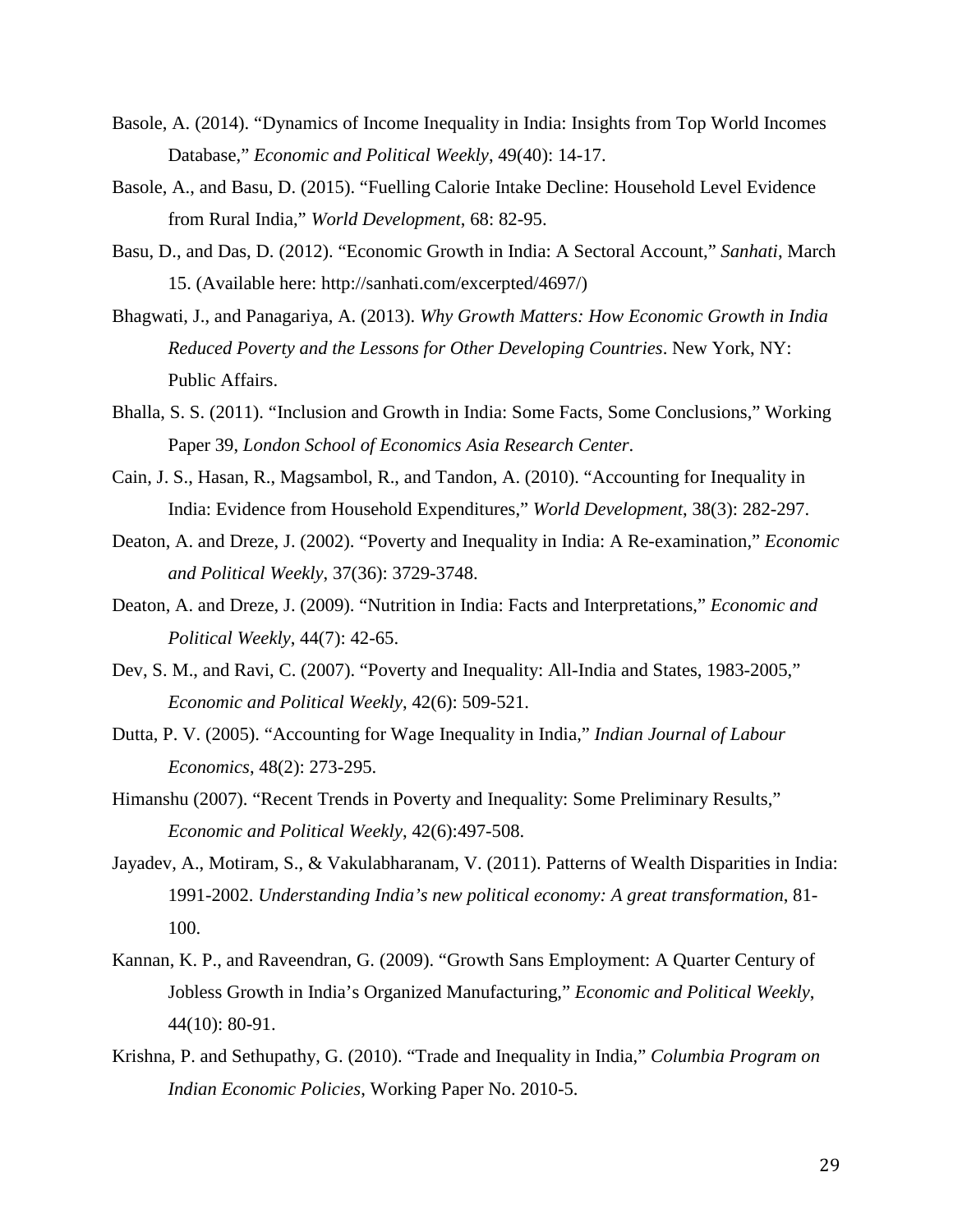- Lerman, R. I., and Yitzhaki, S. (1985). "Income Inequality Effects by Income Source: A New Approach and Applications to the United States," *The Review of Economics and Statistics*, 67(1): 151-156.
- Motiram, S., and Vakulabharanam, V. (2012). "Indian Inequality: Patterns and Changes, 1993- 2010." In Dev, M. (ed.), *India Development Report*. New Delhi: Oxford University Press.
- Pal, P., and Ghosh, J. (2007). "Inequality in India: A Survey of Recent Trends". Working Paper No. 45, *Department of Economic and Social Affairs, United Nations*.
- Patnaik, U. (2007). "Neoliberalism and Rural Poverty in India," *Economic and Political Weekly*, 42(30): 3132-3150.
- Ravallion, M. (2014). "Income inequality in the developing world," *Science*, 344(6186): 851- 855.
- Sen. A. (1997). *On Economic Inequality*. Expanded edition with a substantial annexe by James E. Foster and Amartya Sen. Oxford, UK: Oxford University Press.
- Sen, A., and Himanshu. (2004a). "Poverty and Inequality in India I," Economic and Political Weekly, 39(38): 4247-4263.
- Sen, A., and Himanshu. (2004b). "Poverty and Inequality in India II," Economic and Political Weekly, 39(39): 4361-4375.
- Subramanian, S., and Jayaraj, D. (2013). "The Evolution of Consumption and Wealth Inequality in India: A Quantitative Assessment," *The Journal of Globalization and Development*, 4(2): 253-281.
- Yitzhaki, S. (1979). "Relative Deprivation and the Gini Coefficient," *The Quarterly Journal of Economics*, 93(2): 321-324.
- Zacharias, A., and Vakulabharanam, V. (2011). "Caste and Wealth Inequality in India," *World Development*, 39(10): 1820-33.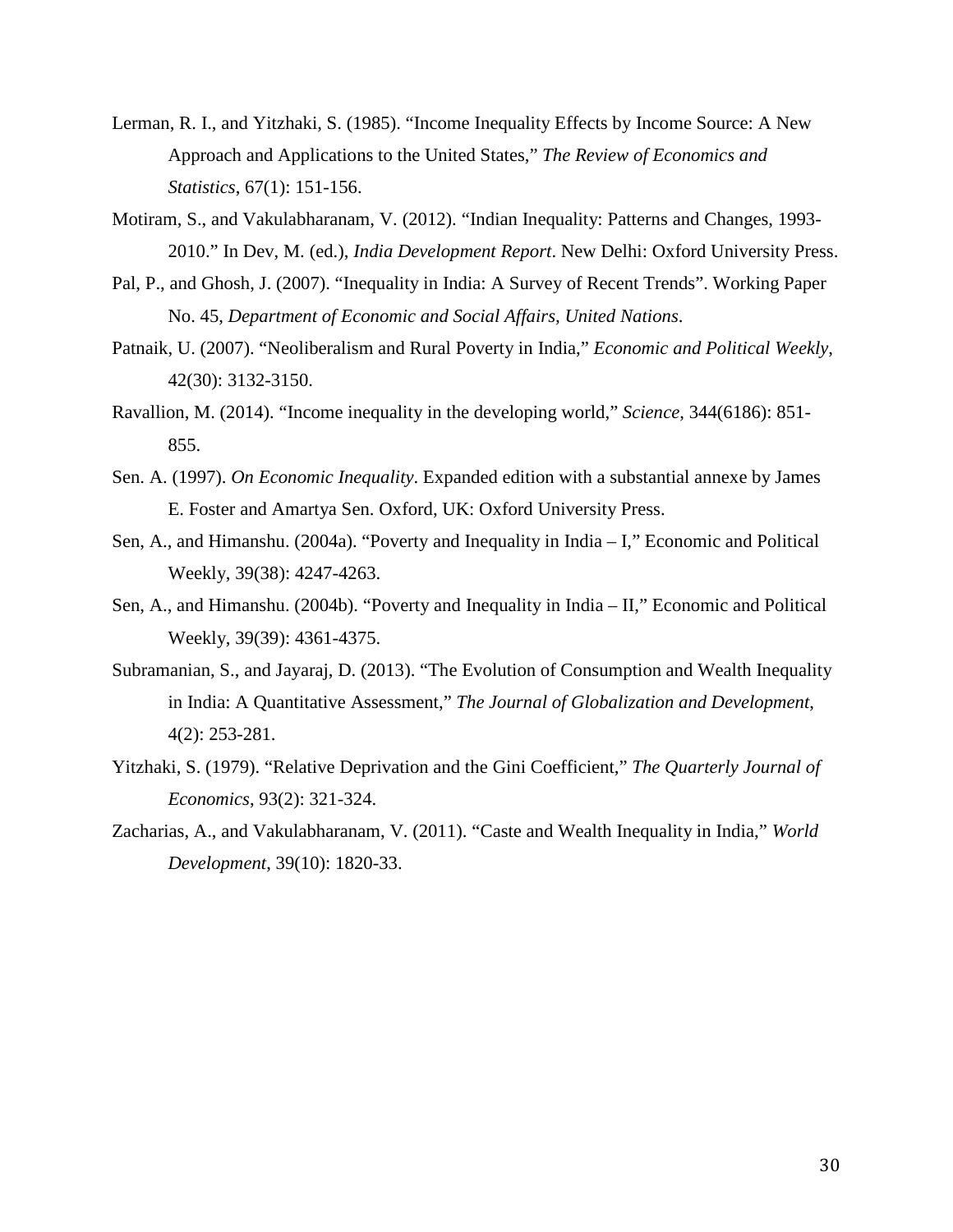*Figure 1: Food (dark) and Non-Food (light) Expenditures in Total Household Expenditure. Real expenditures are in the left column and shares in the right column. All India (top row), Rural (middle row) and Urban (bottom).*

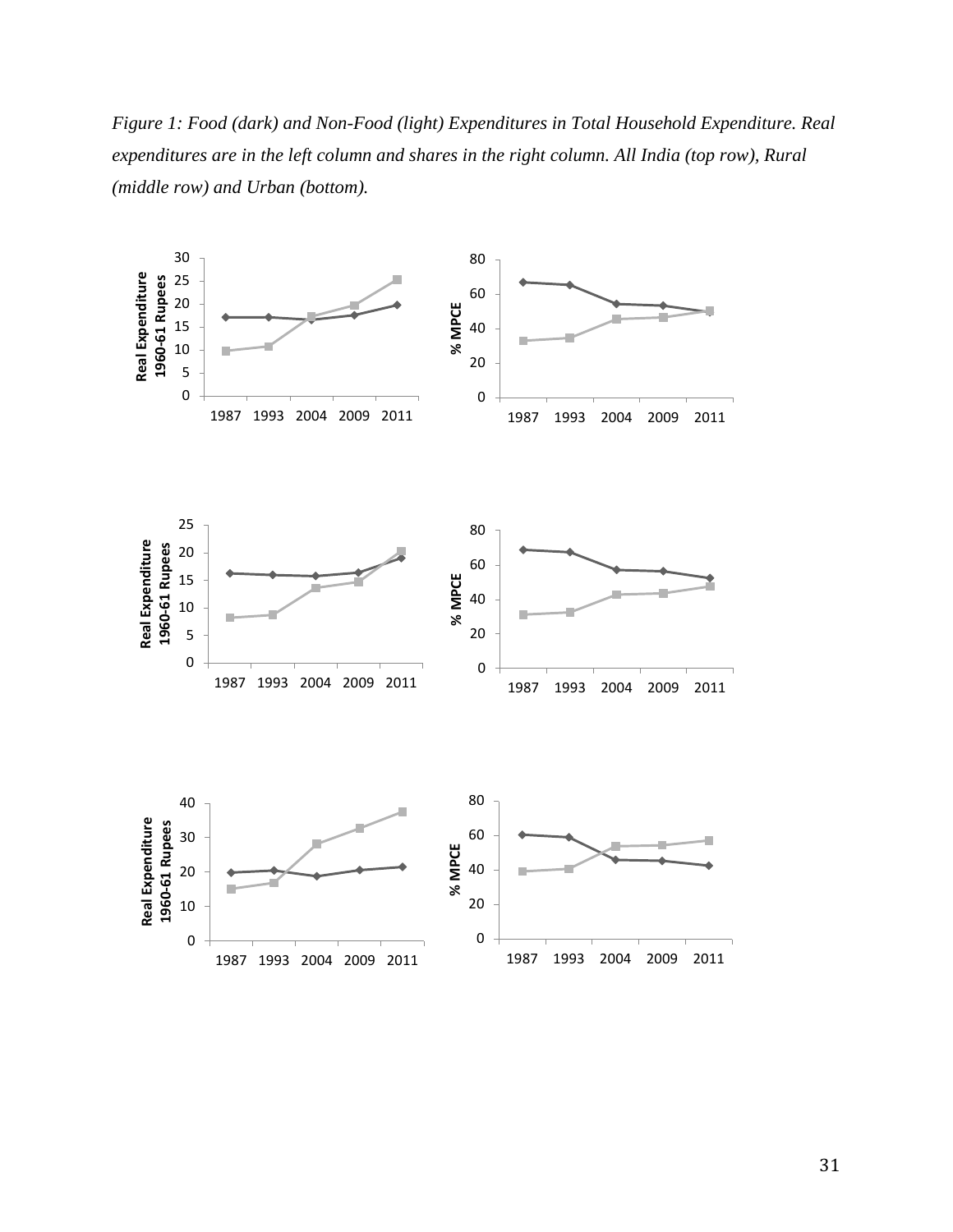*Figure 2: Real spending on food (top) and non-food (bottom) all India across expenditure deciles. Note: Top decile has been removed for clarity.*

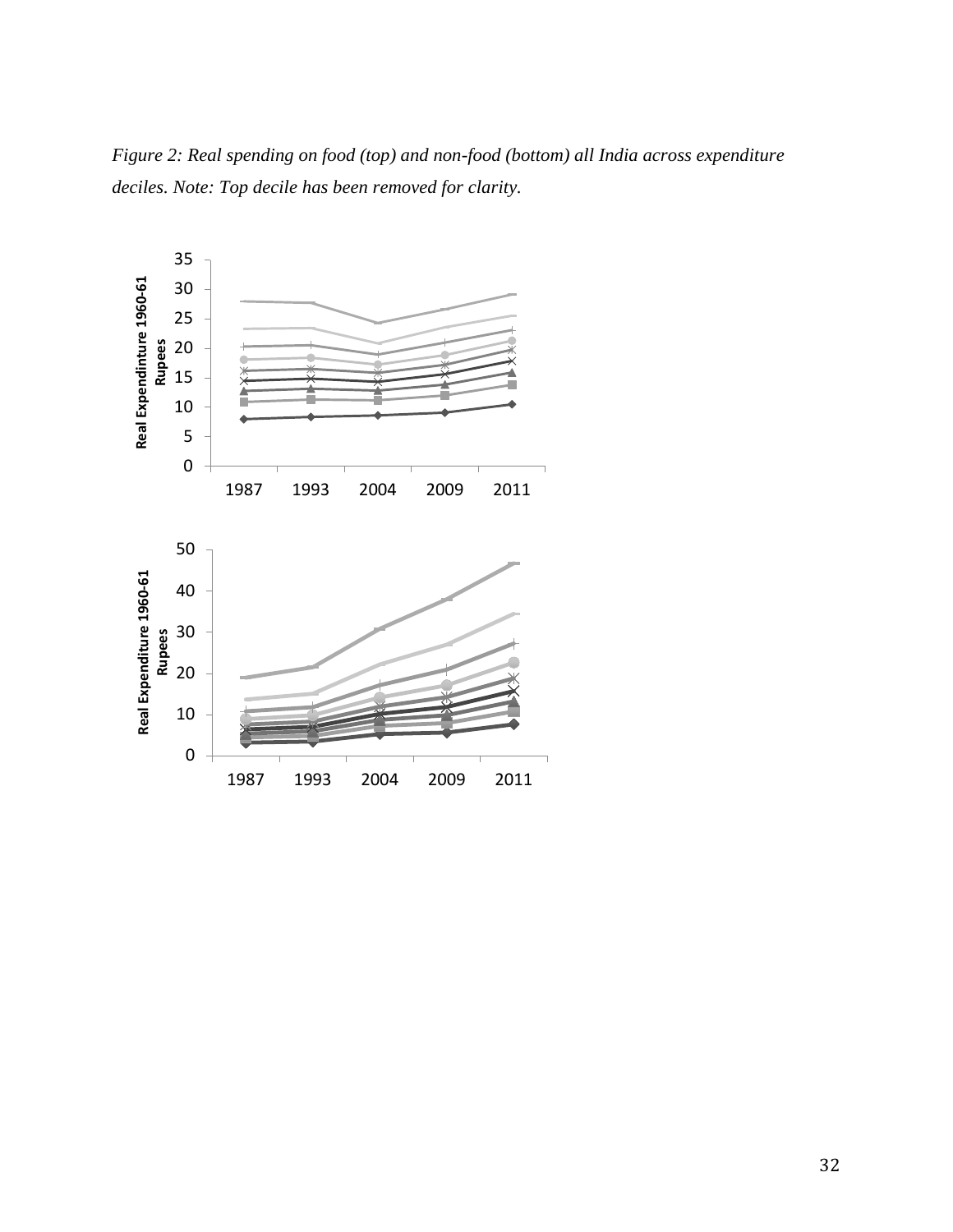

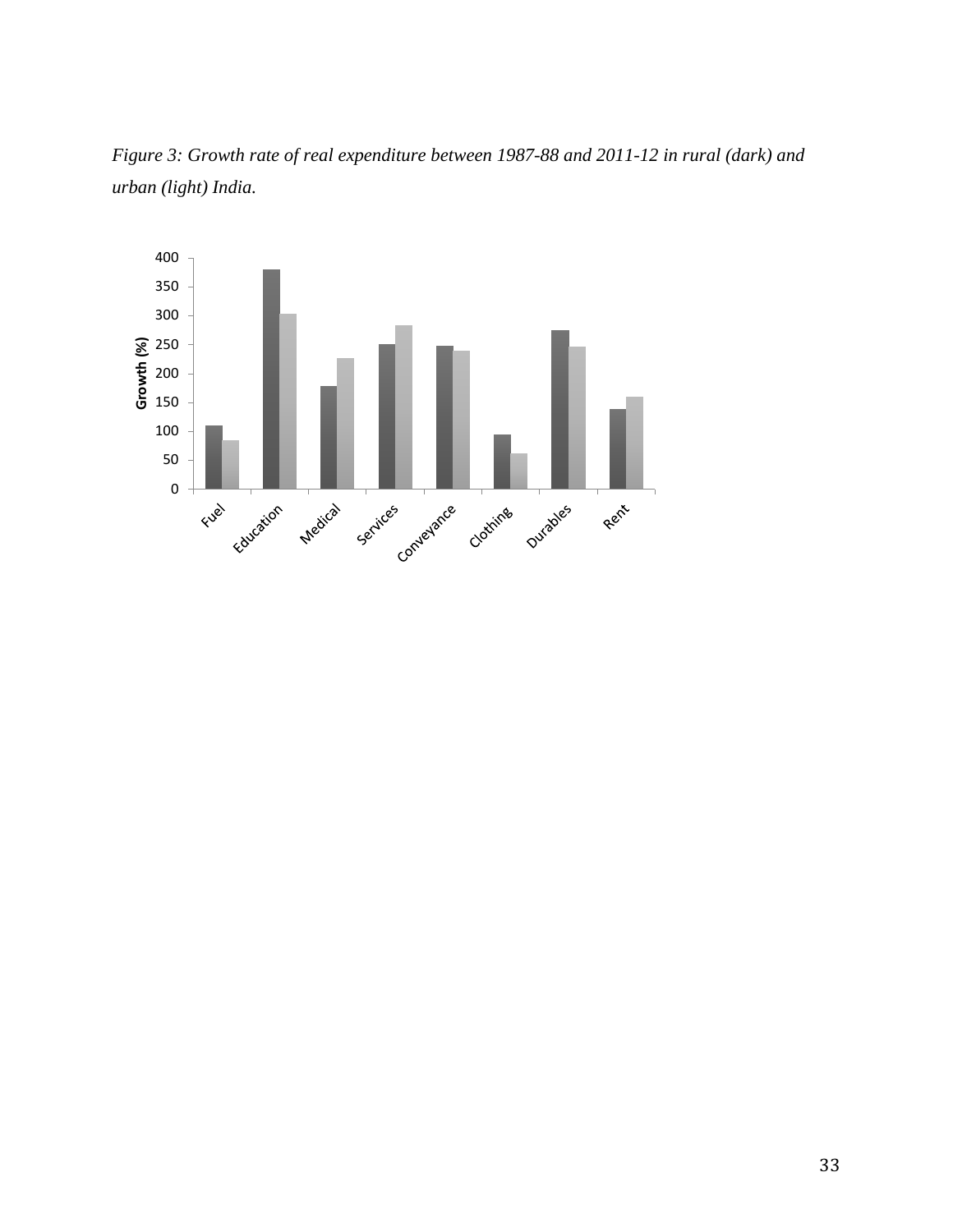| галс 1. Аусгадс Ехрепините он глангтуошоой Саседотез III кигат пина | 1987-88 | 1993-94 | 2004-05 | 2009-10 | 2011-12 |  |
|---------------------------------------------------------------------|---------|---------|---------|---------|---------|--|
| <b>Fuel</b>                                                         |         |         |         |         |         |  |
| Nominal (Rs.)                                                       | 9.71    | 16.46   | 52.82   | 81.05   | 107.96  |  |
| Real (1960 rupees)                                                  | 1.51    | 1.45    | 2.60    | 2.57    | 3.17    |  |
| Share (%)                                                           | 6.68    | 6.00    | 9.44    | 8.95    | 8.93    |  |
| <b>Education</b>                                                    |         |         |         |         |         |  |
| Nominal (Rs.)                                                       | 1.81    | 3.75    | 16.11   | 33.96   | 45.32   |  |
| Real (1960 rupees)                                                  | 0.28    | 0.32    | 0.78    | 1.08    | 1.33    |  |
| Share (%)                                                           | 3.27    | 2.31    | 3.66    | 4.27    | 4.26    |  |
| <b>Healthcare</b>                                                   |         |         |         |         |         |  |
| Nominal (Rs.)                                                       | 7.42    | 16.05   | 40.01   | 64.05   | 109.96  |  |
| Real (1960 rupees)                                                  | 1.15    | 1.40    | 1.94    | 2.01    | 3.21    |  |
| Share $(\%)$                                                        | 3.55    | 4.50    | 5.14    | 5.09    | 6.53    |  |
| <b>Services</b>                                                     |         |         |         |         |         |  |
| Nominal (Rs.)                                                       | 3.31    | 7.33    | 22.17   | 46.81   | 61.25   |  |
| Real (1960 rupees)                                                  | 0.51    | 0.63    | 1.08    | 1.48    | 1.80    |  |
| Share (%)                                                           | 2.36    | 2.56    | 3.34    | 4.41    | 4.40    |  |
| Conveyance                                                          |         |         |         |         |         |  |
| Nominal (Rs.)                                                       | 3.44    | 6.76    | 22.10   | 39.61   | 64.35   |  |
| Real (1960 rupees)                                                  | 0.54    | 0.59    | 1.08    | 1.25    | 1.88    |  |
| Share $(\%)$                                                        | 3.25    | 3.30    | 3.82    | 3.93    | 4.48    |  |
| <b>Clothing and Footwear</b>                                        |         |         |         |         |         |  |
| Nominal (Rs.)                                                       | 10.14   | 17.81   | 46.33   | 69.41   | 104.35  |  |
| Real (1960 rupees)                                                  | 1.57    | 1.54    | 2.27    | 2.19    | 3.06    |  |
| Share $(\%)$                                                        | 6.70    | 6.45    | 8.20    | 7.52    | 8.37    |  |
| <b>Durables</b>                                                     |         |         |         |         |         |  |
| Nominal (Rs.)                                                       | 3.70    | 5.45    | 23.66   | 43.16   | 72.28   |  |
| Real (1960 rupees)                                                  | 0.56    | 0.47    | 1.14    | 1.36    | 2.12    |  |
| Share (%)                                                           | 2.58    | 2.68    | 3.24    | 3.57    | 3.79    |  |
| Rent                                                                |         |         |         |         |         |  |
| Nominal (Rs.)                                                       | 0.64    | 1.35    | 3.68    | 5.16    | 8.08    |  |
| Real (1960 rupees)                                                  | 0.10    | 0.12    | 0.18    | 0.17    | 0.24    |  |
| Share (%)                                                           | 7.19    | 5.70    | 7.29    | 4.77    | 5.48    |  |

**Table 1: Average Expenditure on Main Nonfood Categories in Rural India**

Source: Authors' calculations from unit level data.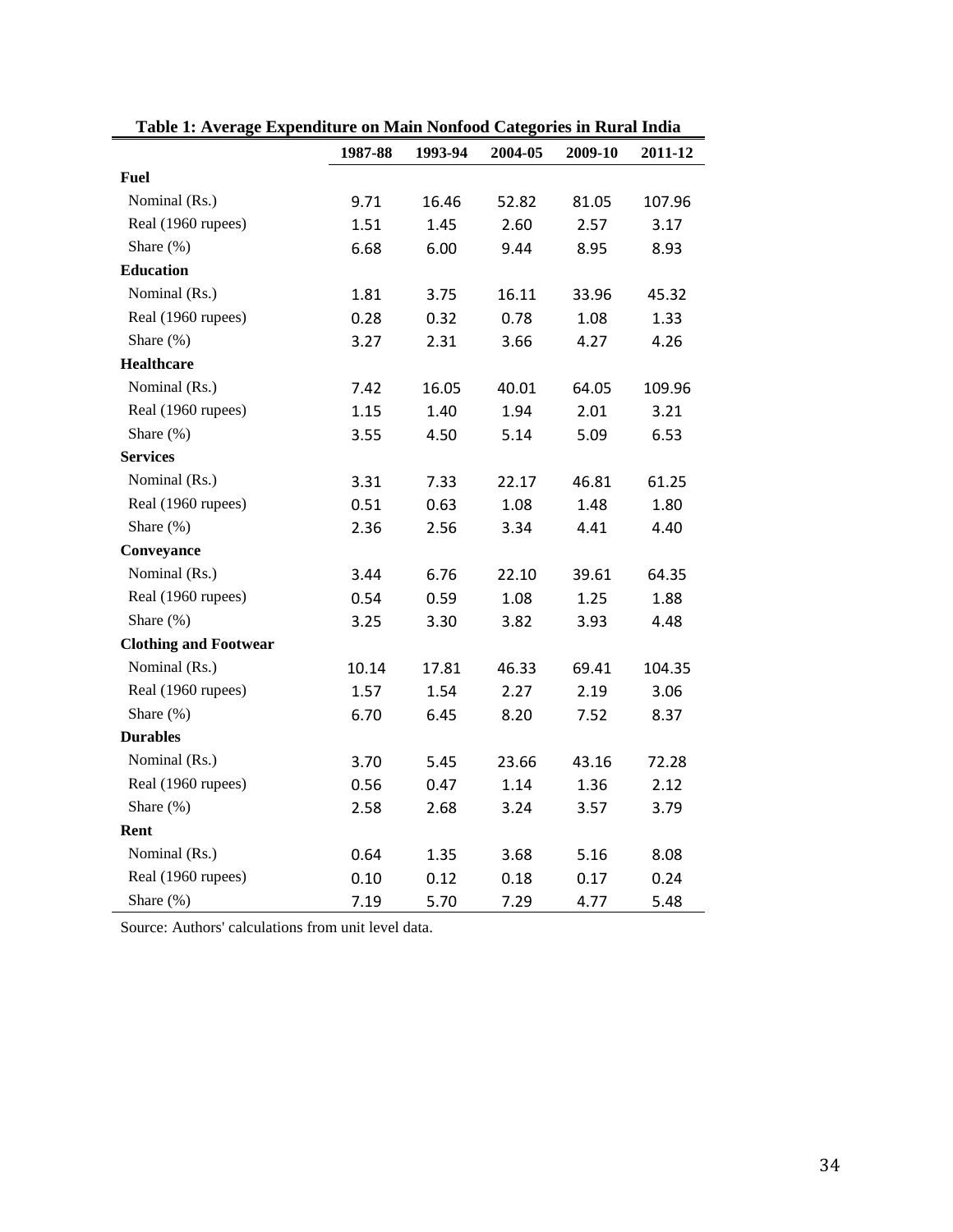| таліс 2. Аустаgе Ехрепините он глані гоппови Сатеgогіез пі стілан піша |         |              |         |         |         |  |
|------------------------------------------------------------------------|---------|--------------|---------|---------|---------|--|
|                                                                        | 1987-88 | 1993-94      | 2004-05 | 2009-10 | 2011-12 |  |
| <b>Fuel</b>                                                            |         |              |         |         |         |  |
| Nominal (Rs.)                                                          | 18.36   | 33.26        | 113.64  | 159.18  | 203.83  |  |
| Real (1960 rupees)                                                     | 2.43    | 2.58         | 4.41    | 4.21    | 4.48    |  |
| Share $(\%)$                                                           | 7.71    | 7.48         | 10.71   | 9.23    | 9.01    |  |
| <b>Education</b>                                                       |         |              |         |         |         |  |
| Nominal (Rs.)                                                          | 7.59    | 16.94        | 73.09   | 146.35  | 185.33  |  |
| Real (1960 rupees)                                                     | 1.01    | 1.32         | 2.86    | 3.85    | 4.05    |  |
| Share (%)                                                              | 4.42    | 4.44         | 6.82    | 7.73    | 7.53    |  |
| <b>Healthcare</b>                                                      |         |              |         |         |         |  |
| Nominal (Rs.)                                                          | 9.02    | 24.08        | 69.57   | 118.79  | 176.99  |  |
| Real (1960 rupees)                                                     | 1.18    | 1.84         | 2.67    | 3.13    | 3.85    |  |
| Share (%)                                                              | 3.00    | 4.00         | 4.91    | 5.00    | 5.77    |  |
| <b>Services</b>                                                        |         |              |         |         |         |  |
| Nominal (Rs.)                                                          | 7.60    | 17.14        | 84.76   | 147.85  | 178.09  |  |
| Real (1960 rupees)                                                     | 1.00    | 1.31         | 3.24    | 3.87    | 3.85    |  |
| Share $(\%)$                                                           | 2.69    | 2.88         | 5.17    | 5.95    | 5.42    |  |
| Conveyance                                                             |         |              |         |         |         |  |
| Nominal (Rs.)                                                          | 9.60    | 22.13        | 74.26   | 126.45  | 197.10  |  |
| Real (1960 rupees)                                                     | 1.26    | 1.69<br>2.85 |         | 3.32    | 4.27    |  |
| Share $(\%)$                                                           | 4.30    | 5.02         | 5.49    | 5.59    | 6.26    |  |
| <b>Clothing and Footwear</b>                                           |         |              |         |         |         |  |
| Nominal (Rs.)                                                          | 18.90   | 28.73        | 77.76   | 127.57  | 183.40  |  |
| Real (1960 rupees)                                                     | 2.50    | 2.22         | 3.03    | 3.37    | 4.02    |  |
| Share (%)                                                              | 7.18    | 6.15         | 7.00    | 6.77    | 7.36    |  |
| <b>Durables</b>                                                        |         |              |         |         |         |  |
| Nominal (Rs.)                                                          | 8.07    | 10.47        | 56.74   | 110.08  | 166.75  |  |
| Real (1960 rupees)                                                     | 1.05    | 0.79         | 2.17    | 2.87    | 3.66    |  |
| Share $(\%)$                                                           | 3.13    | 2.64         | 3.57    | 3.85    | 4.23    |  |
| Rent                                                                   |         |              |         |         |         |  |
| Nominal (Rs.)                                                          | 13.33   | 24.72        | 78.98   | 151.16  | 211.82  |  |
| Real (1960 rupees)                                                     | 1.76    | 1.90         | 3.05    | 3.92    | 4.56    |  |
| Share (%)                                                              | 10.12   | 11.11        | 14.49   | 15.76   | 16.52   |  |

**Table 2: Average Expenditure on Main Nonfood Categories in Urban India**

Source: Authors' calculations from unit level data.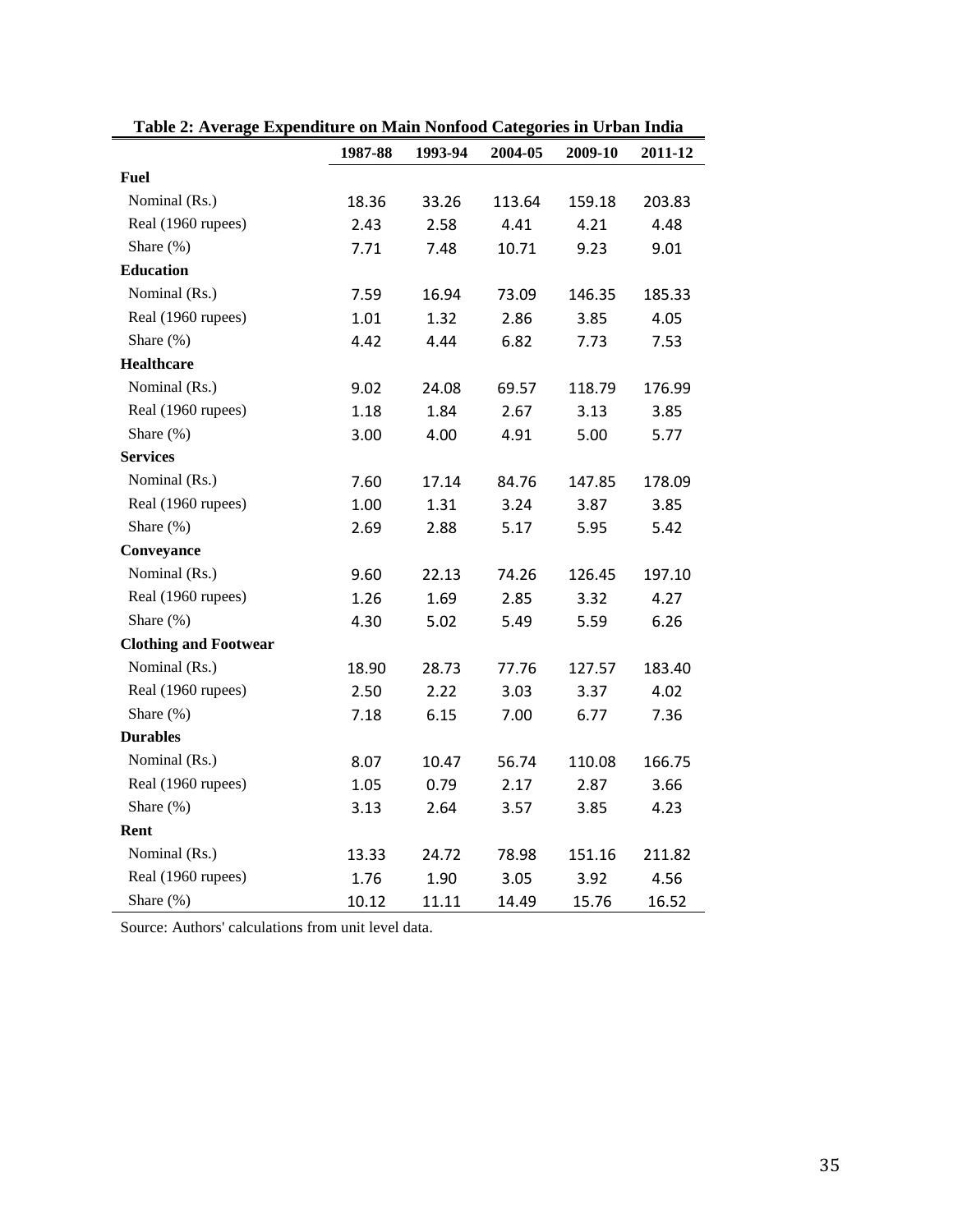|                      | 1987-88 | 1993-94 | 2004-05      | 2009-10 | 2011-12 |  |
|----------------------|---------|---------|--------------|---------|---------|--|
|                      |         |         | <b>RURAL</b> |         |         |  |
|                      |         |         |              |         |         |  |
| <b>Relative Gini</b> |         |         |              |         |         |  |
| total                | 0.289   | 0.274   | 0.289        | 0.291   | 0.301   |  |
| food                 | 0.265   | 0.245   | 0.242        | 0.239   | 0.243   |  |
| nonfood              | 0.403   | 0.394   | 0.387        | 0.391   | 0.395   |  |
| Absolute Gini        |         |         |              |         |         |  |
| total                | 7.091   | 6.795   | 8.519        | 9.070   | 11.872  |  |
| food                 | 4.316   | 3.925   | 3.817        | 3.919   | 4.629   |  |
| nonfood              | 3.325   | 3.456   | 5.288        | 5.758   | 8.042   |  |
|                      |         |         |              |         |         |  |
| Intermediate Gini    |         |         |              |         |         |  |
| total                | 2.048   | 1.865   | 2.464        | 2.640   | 3.577   |  |
| food                 | 1.142   | 0.962   | 0.922        | 0.936   | 1.124   |  |
| nonfood              | 1.338   | 1.363   | 2.049        | 2.249   | 3.178   |  |
|                      |         |         |              |         |         |  |
|                      |         |         | <b>URBAN</b> |         |         |  |
| Relative Gini        |         |         |              |         |         |  |
| total                | 0.333   | 0.327   | 0.378        | 0.382   | 0.378   |  |
| food                 | 0.286   | 0.271   | 0.283        | 0.273   | 0.272   |  |
| nonfood              | 0.435   | 0.434   | 0.465        | 0.475   | 0.462   |  |
|                      |         |         |              |         |         |  |
| Absolute Gini        |         |         |              |         |         |  |
| total                | 11.651  | 12.228  | 17.765       | 20.352  | 22.303  |  |
| food                 | 5.690   | 5.549   | 5.325        | 5.615   | 5.859   |  |
| nonfood              | 6.595   | 7.338   | 13.110       | 15.520  | 17.322  |  |
|                      |         |         |              |         |         |  |
| Intermediate Gini    |         |         |              |         |         |  |
| total                | 3.880   | 3.999   | 6.716        | 7.774   | 8.425   |  |
| food                 | 1.630   | 1.503   | 1.507        | 1.531   | 1.596   |  |
| nonfood              | 2.871   | 3.182   | 6.099        | 7.369   | 7.995   |  |

# **Table 3: Relative, Absolute and Intermediate Gini Coefficients in India**

Source: Authors' calculation from unit level data on real expenditure.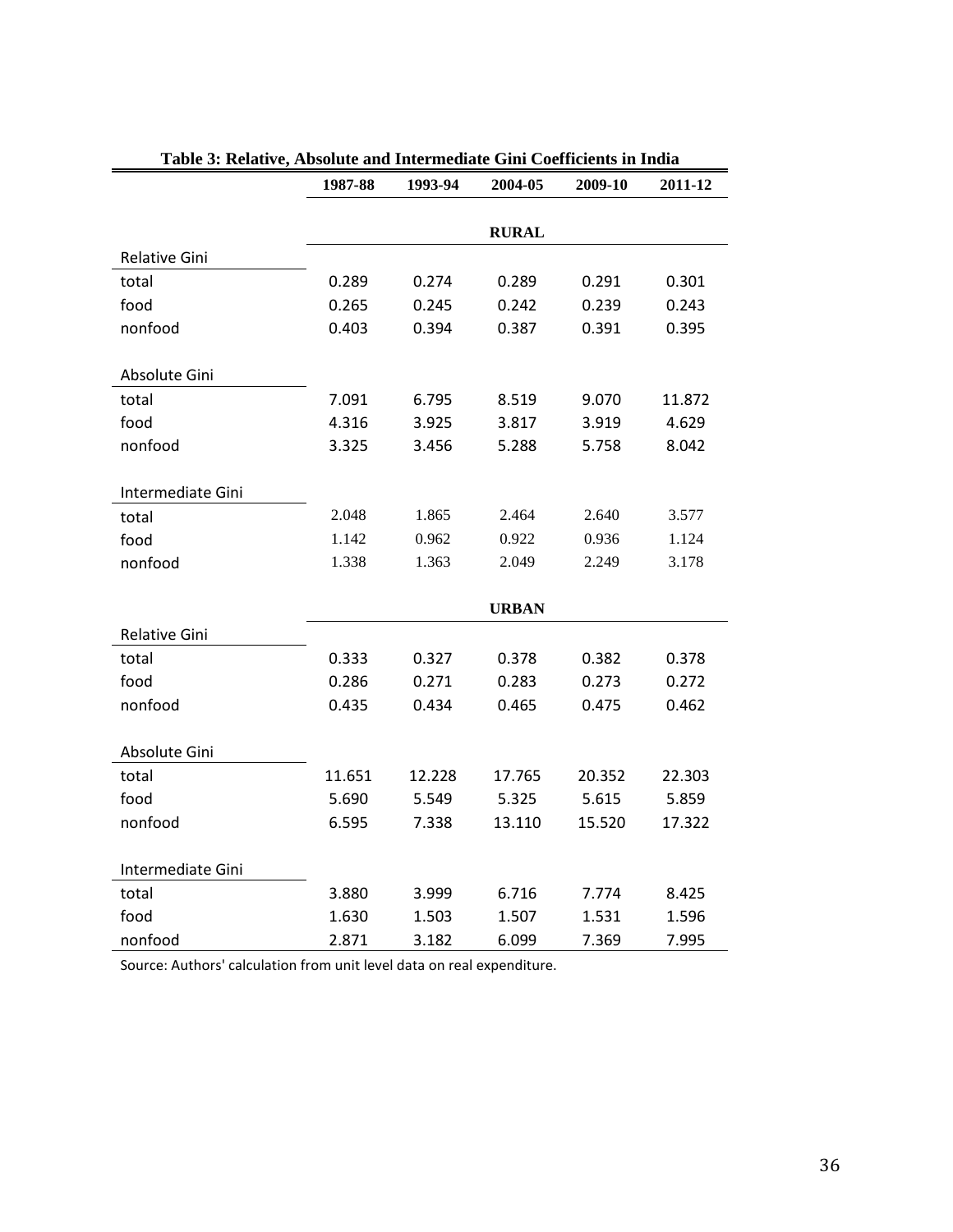|         |                      | <b>Rural</b>             |      | <b>Urban</b>        |                          |         |  |  |  |
|---------|----------------------|--------------------------|------|---------------------|--------------------------|---------|--|--|--|
|         | p90/p10              | p90/p50<br>p10/p50       |      | p90/p10             | p90/p50                  | p10/p50 |  |  |  |
|         |                      |                          |      |                     |                          |         |  |  |  |
|         |                      | <b>Total Expenditure</b> |      |                     | <b>Total Expenditure</b> |         |  |  |  |
| 1987-88 | 3.31                 | 1.93                     | 0.58 | 4.32                | 2.24                     | 0.52    |  |  |  |
| 1993-94 | 3.17                 | 1.85                     | 0.58 | 4.16                | 2.20                     | 0.53    |  |  |  |
| 2004-05 | 3.27                 | 1.95                     | 0.60 | 5.06                | 2.48                     | 0.49    |  |  |  |
| 2009-10 | 3.31<br>1.94         |                          | 0.59 | 5.10                | 2.45                     | 0.48    |  |  |  |
| 2011-12 | 3.46<br>2.01         |                          | 0.58 | 5.09                | 2.41                     | 0.47    |  |  |  |
|         |                      | Food Expenditure         |      | Food Expenditure    |                          |         |  |  |  |
| 1987-88 | 3.14                 | 1.82                     | 0.58 | 3.59                | 1.98                     | 0.55    |  |  |  |
| 1993-94 | 2.97                 | 1.74                     | 0.59 | 3.38                | 1.91                     | 0.56    |  |  |  |
| 2004-05 | 2.88                 | 1.74                     | 0.60 | 3.33                | 1.89                     | 0.57    |  |  |  |
| 2009-10 | 2.86                 | 1.71                     | 0.60 | 3.37                | 1.89                     | 0.56    |  |  |  |
| 2011-12 | 2.93                 | 1.73                     | 0.59 | 3.29                | 1.81                     | 0.55    |  |  |  |
|         |                      | Nonfood Expenditure      |      | Nonfood Expenditure |                          |         |  |  |  |
| 1987-88 | 5.27                 | 2.46                     | 0.47 | 6.93                | 2.87                     | 0.41    |  |  |  |
| 1993-94 | 5.04                 | 2.36                     | 0.47 | 6.71                | 2.82                     | 0.42    |  |  |  |
| 2004-05 | 4.73                 | 2.46                     | 0.52 | 8.12                | 3.12                     | 0.38    |  |  |  |
| 2009-10 | 4.89                 | 2.41                     | 0.49 | 8.11                | 3.11                     | 0.38    |  |  |  |
| 2011-12 | 5.01<br>2.52<br>0.50 |                          |      | 7.81                | 3.03                     | 0.39    |  |  |  |

**Table 4: Percentile ratios for food, non-food, and total expenditure** 

Source: Authors' calculations from unit level data on real expenditure.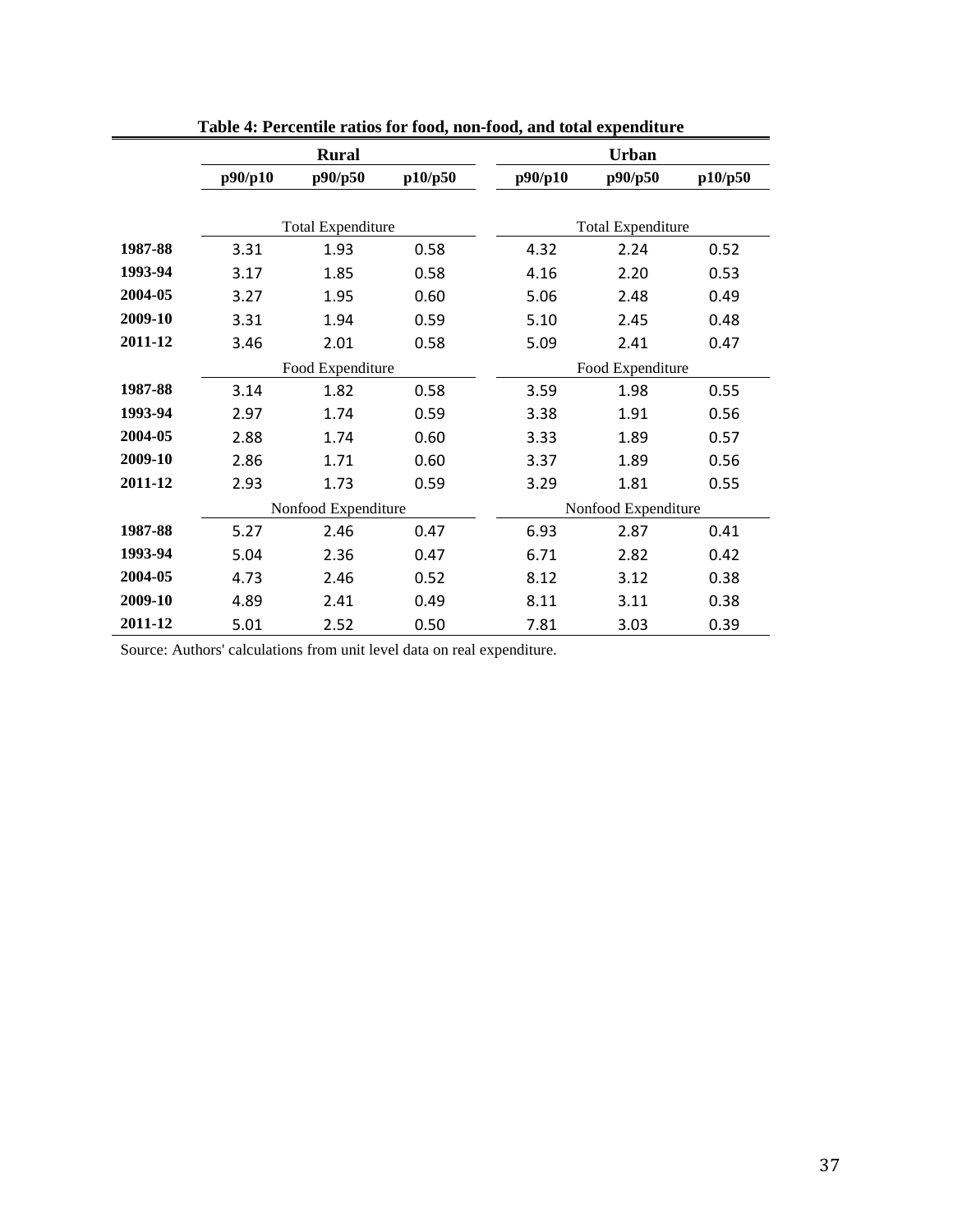|              | <b>Type of</b><br><b>Expenditure</b> | <b>Share of</b><br><b>Total</b><br><b>Expenditure</b> | Gini<br>Coefficient | Gini<br><b>Correlation</b> | <b>Contribution to</b><br><b>Total Gini</b><br><b>Coefficient</b> | <b>Contribution to</b><br><b>Gini Coefficient</b><br>(proportion) |
|--------------|--------------------------------------|-------------------------------------------------------|---------------------|----------------------------|-------------------------------------------------------------------|-------------------------------------------------------------------|
| <b>RURAL</b> |                                      |                                                       |                     |                            |                                                                   |                                                                   |
| 1987-88      | Food                                 | 0.66                                                  | 0.26                | 0.95                       | 0.17                                                              | 0.58                                                              |
|              | Non Food                             | 0.34                                                  | 0.40                | 0.90                       | 0.12                                                              | 0.42                                                              |
| 1993-94      | Food                                 | 0.65                                                  | 0.25                | 0.93                       | 0.15                                                              | 0.54                                                              |
|              | Non Food                             | 0.35                                                  | 0.39                | 0.91                       | 0.13                                                              | 0.46                                                              |
| 2004-05      | Food                                 | 0.54                                                  | 0.24                | 0.92                       | 0.12                                                              | 0.41                                                              |
|              | Non Food                             | 0.46                                                  | 0.39                | 0.95                       | 0.17                                                              | 0.59                                                              |
| 2009-10      | Food                                 | 0.53                                                  | 0.24                | 0.91                       | 0.11                                                              | 0.39                                                              |
|              | Non Food                             | 0.47                                                  | 0.39                | 0.95                       | 0.18                                                              | 0.61                                                              |
| 2011-12      | Food                                 | 0.48                                                  | 0.24                | 0.90                       | 0.11                                                              | 0.35                                                              |
|              | Non Food                             | 0.52                                                  | 0.40                | 0.96                       | 0.20                                                              | 0.65                                                              |
| <b>URBAN</b> |                                      |                                                       |                     |                            |                                                                   |                                                                   |
| 1987-88      | Food                                 | 0.57                                                  | 0.29                | 0.94                       | 0.15                                                              | 0.46                                                              |
|              | Non Food                             | 0.43                                                  | 0.44                | 0.95                       | 0.18                                                              | 0.54                                                              |
| 1993-94      | Food                                 | 0.55                                                  | 0.27                | 0.93                       | 0.14                                                              | 0.42                                                              |
|              | Non Food                             | 0.45                                                  | 0.43                | 0.96                       | 0.19                                                              | 0.58                                                              |
| 2004-05      | Food                                 | 0.40                                                  | 0.28                | 0.91                       | 0.10                                                              | 0.27                                                              |
|              | Non Food                             | 0.60                                                  | 0.47                | 0.98                       | 0.27                                                              | 0.73                                                              |
| 2009-10      | Food                                 | 0.39                                                  | 0.27                | 0.90                       | $0.10\,$                                                          | 0.25                                                              |
|              | Non Food                             | 0.61                                                  | 0.47                | 0.98                       | 0.29                                                              | 0.75                                                              |
| 2011-12      | Food                                 | 0.36                                                  | 0.27                | 0.89                       | 0.09                                                              | 0.23                                                              |
|              | Non Food                             | 0.64                                                  | 0.46                | 0.99                       | 0.29                                                              | 0.77                                                              |

**Table 5: Decomposition of the Gini Coefficient of Total Expenditure into Food and Nonfood Components**

Source: Authors' calculations from unit level data on real expenditure.